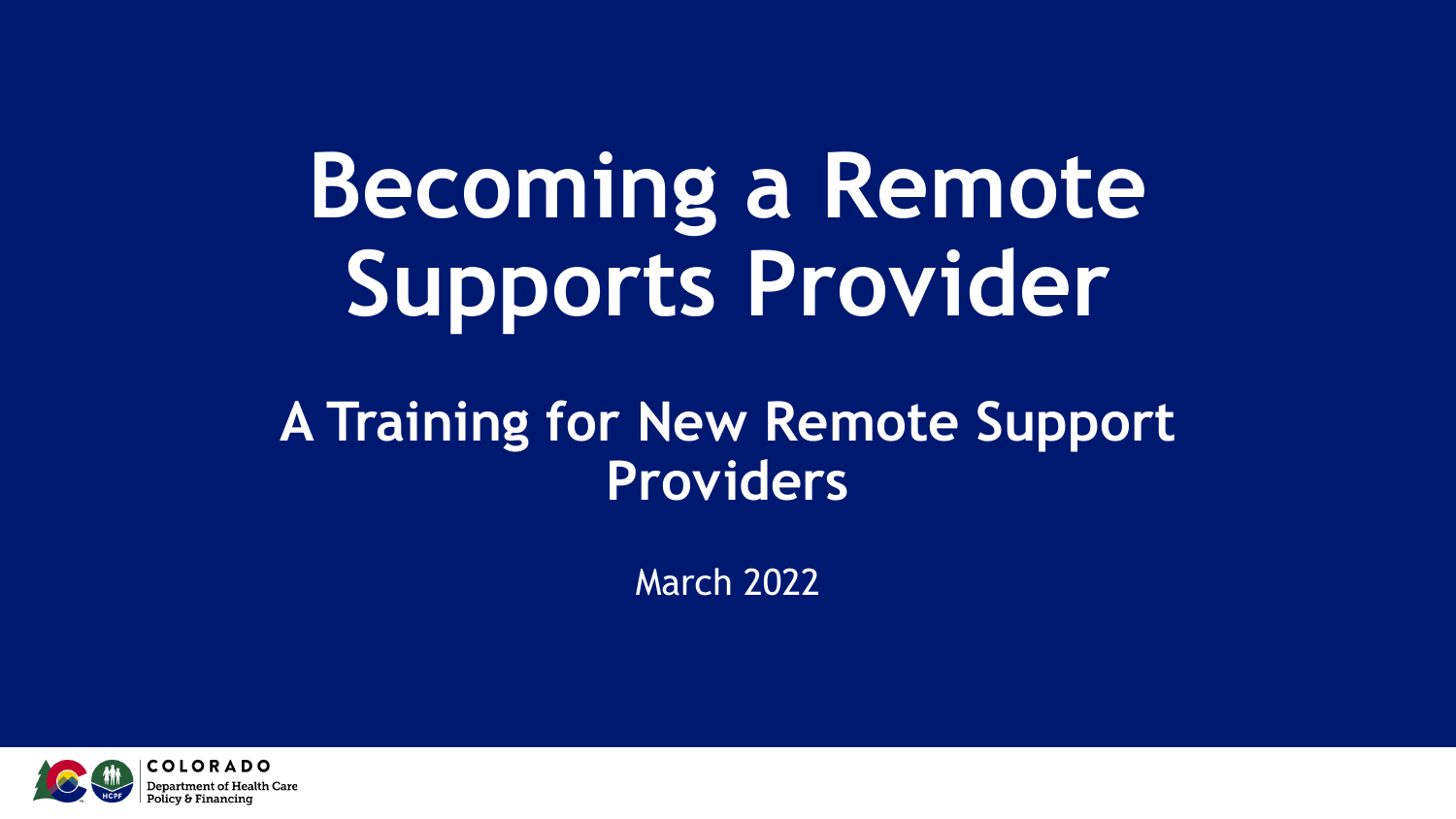#### **What You Will Learn**

- What is Remote Supports **Extrace 1 become a Remote Supports Provider** Who is Eligible to Receive Remote Supports
- Medicare vs. Medicaid
- Provider Responsibilities
- Medicaid Billing Process
- Resources and Glossary
- Certificate

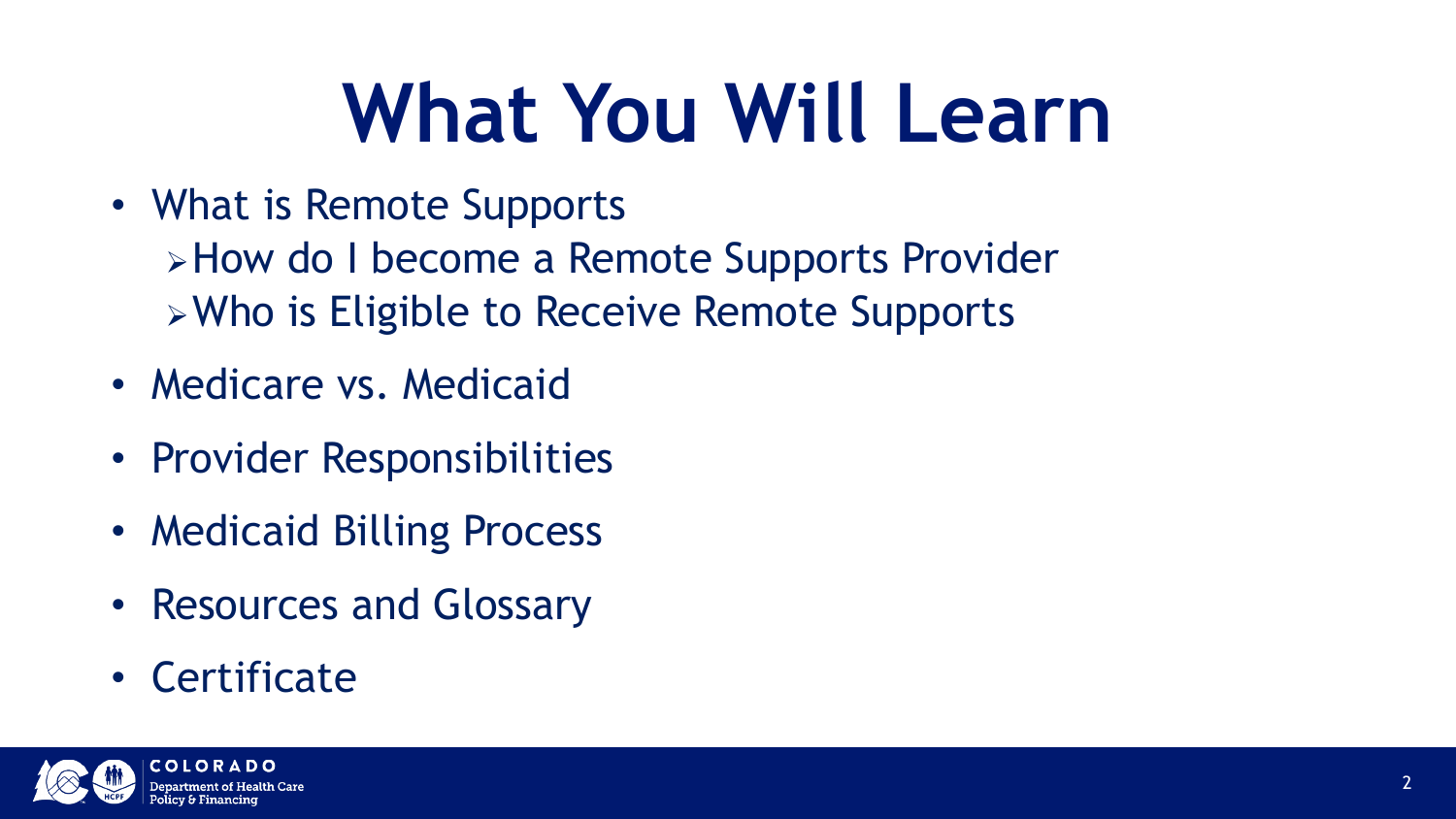## **What is Remote Supports?**

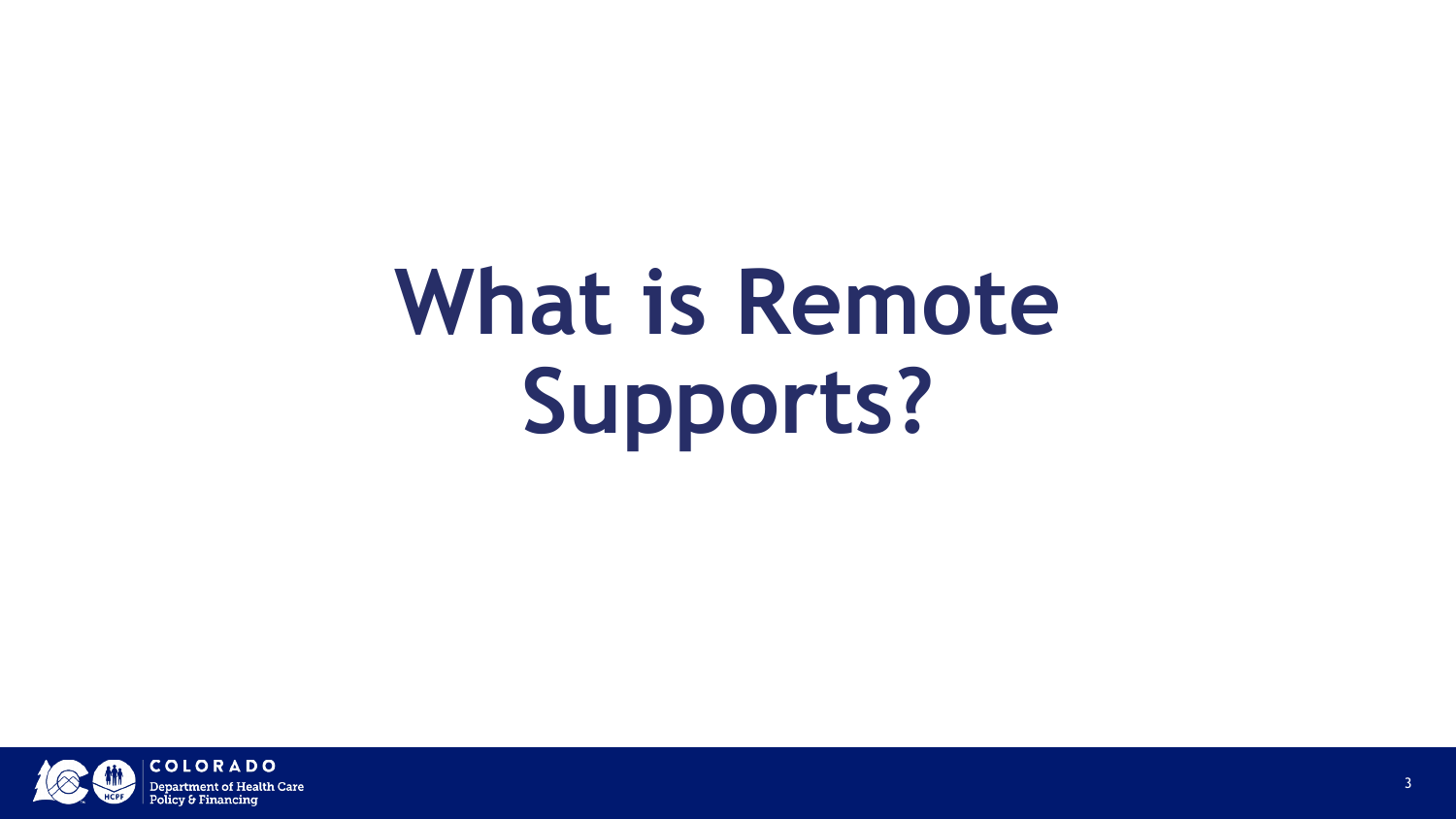### **What is Remote Supports?**

Remote Supports is the provision of support by staff at a remote location who are engaged with the participant to assist and respond to the participant's health, safety, and other needs through technology/devices

Individual interaction with support staff may be scheduled, ondemand, or in response to an alert from a device in the remote support equipment system

The type of equipment and where it is placed in the home will depend upon the needs and preferences of the individual

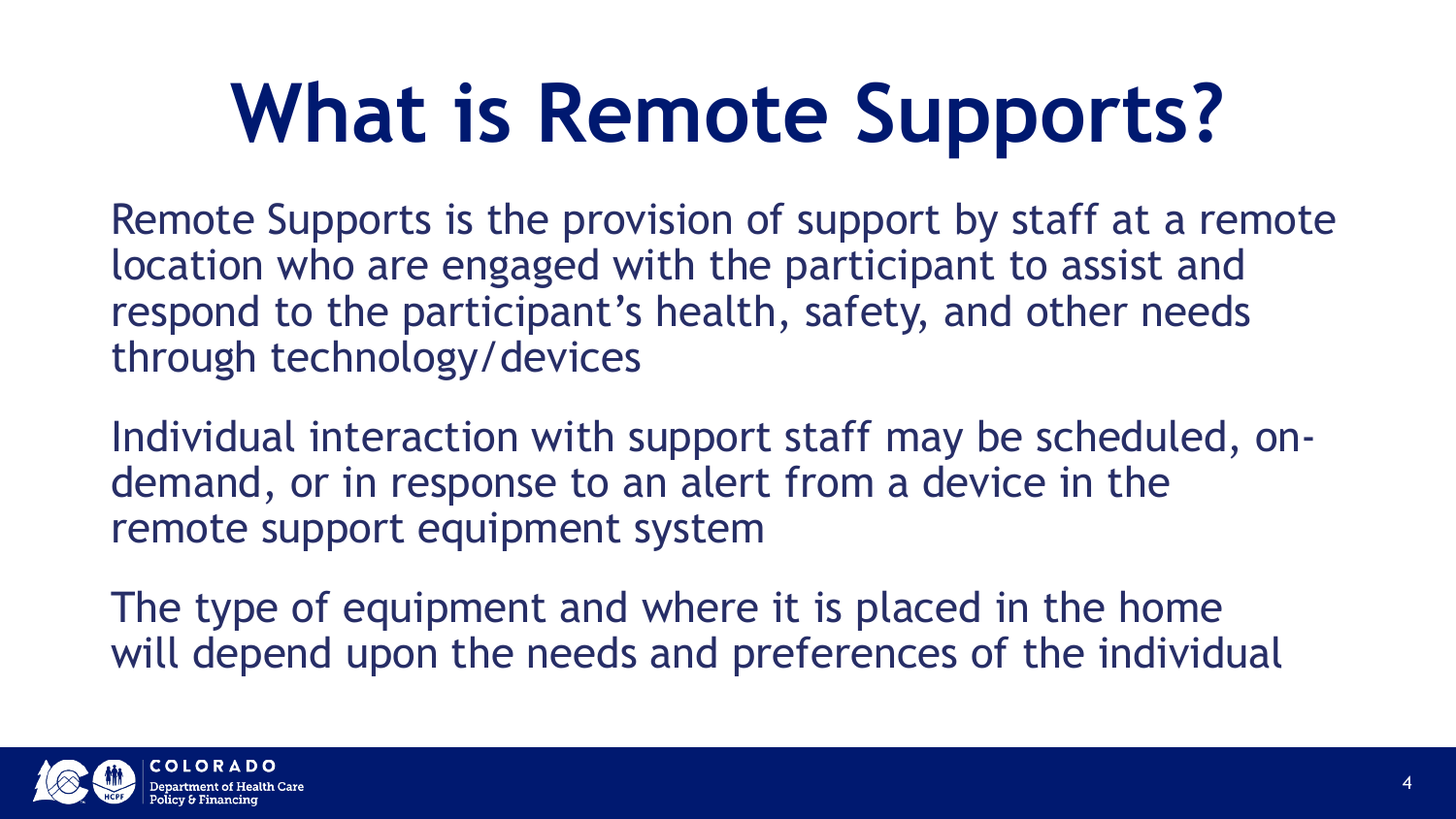### **Examples of Remote Supports**

Examples of Remote Supports can include:

- Technology for Cooking Safety
- Overnight Support
- Fall and Wandering Detection
- Prompting for Activities of Daily Living

The technology and support will be specific to each person's skills, goals, and support needs.

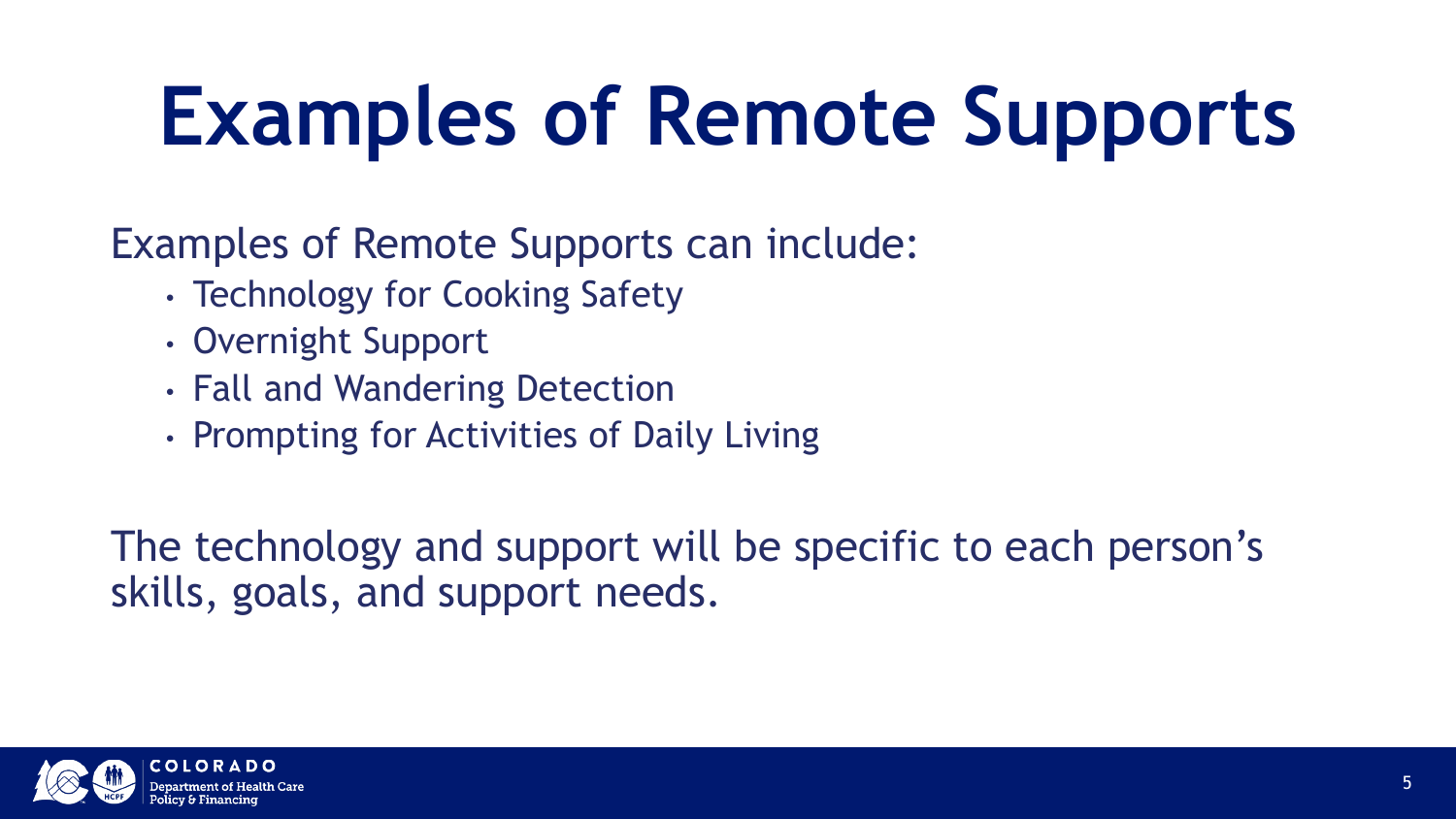## **Remote Supports vs. Telehealth**

**Remote Supports** can be used to replace in person support for tasks that do not require hands on assistance. The technology used is the service being provided.

**Telehealth** is a service delivery option for HCBS waiver services that do not include personal care. Telehealth is used as the delivery option for receiving specific services. The technology acts as the modality for delivery.

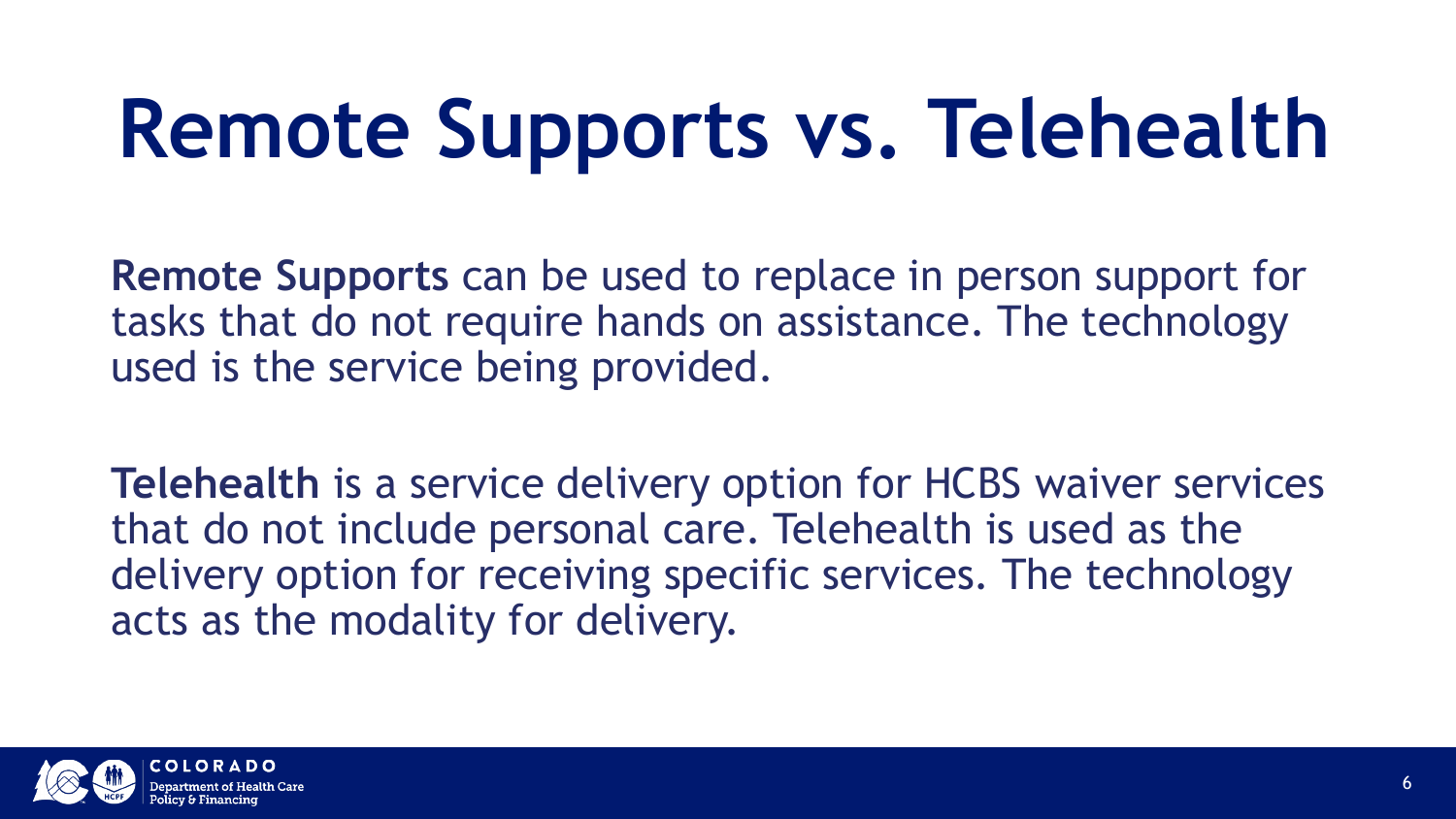## **Who is Eligible to Receive Remote Supports?**

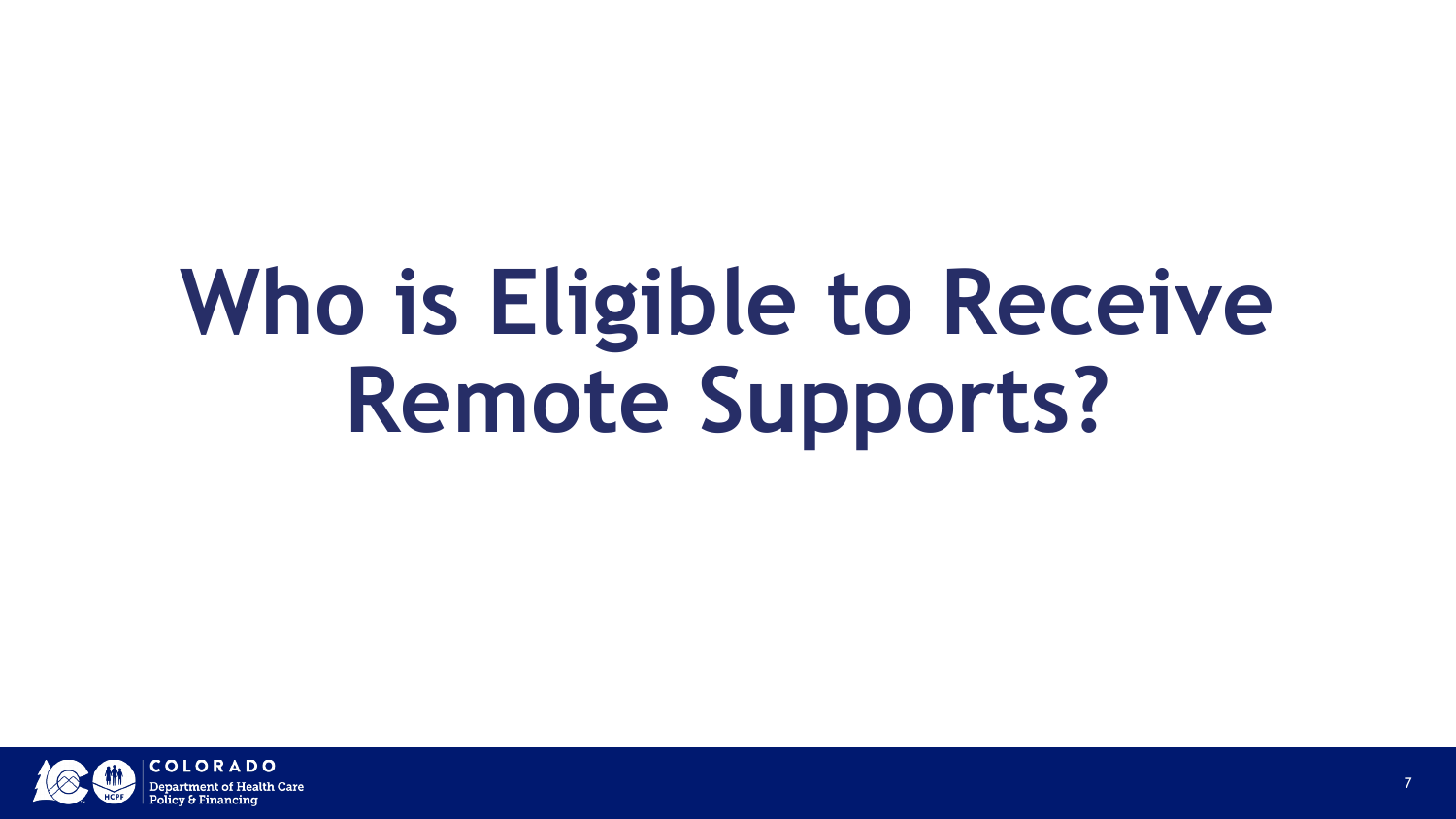### **Who is Eligible for Remote Supports?**

Remote Supports will be included on the following HCBS Adult Waiver Programs

- Brain Injury (BI) Waiver
- Community Mental Health Supports (CMHS) Waiver
- Elderly, Blind, and Disabled (EBD) Waiver
- Spinal Cord Injury (SCI) Waiver
- Supported Living Services (SLS) Waiver

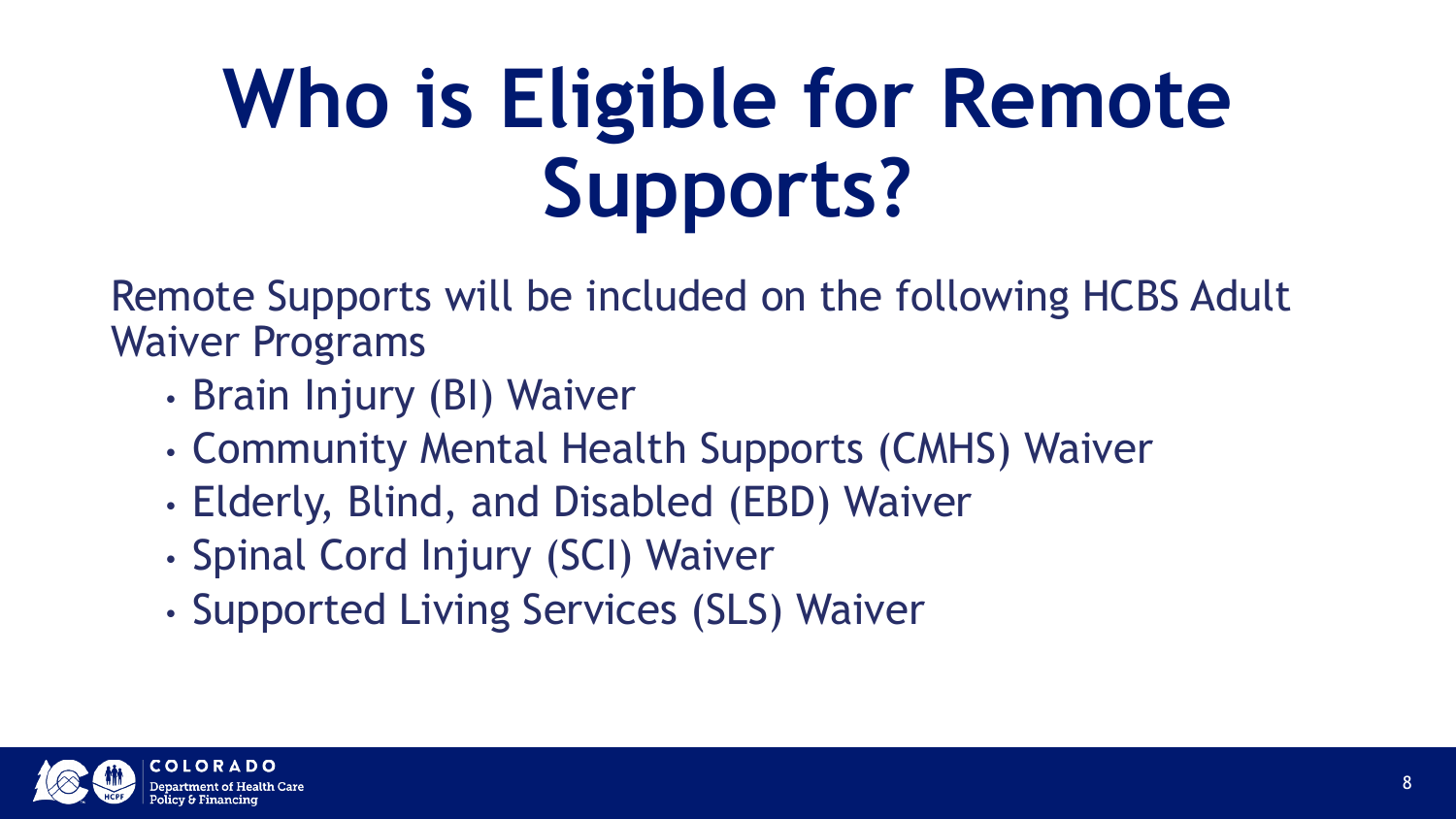### **Who is Eligible for Remote Supports?**

Remote Supports shall only be authorized for participants who:

Live alone or are alone for significant parts of the day, have no regular caregiver for extended periods of time and would otherwise require routine supervision

 **Remote Supports may not be used when the participant lives in a home with other wavier participants**

Remote Supports will only be approved when requested by the participant and only for participants who have the ability to utilize the particular system being requested

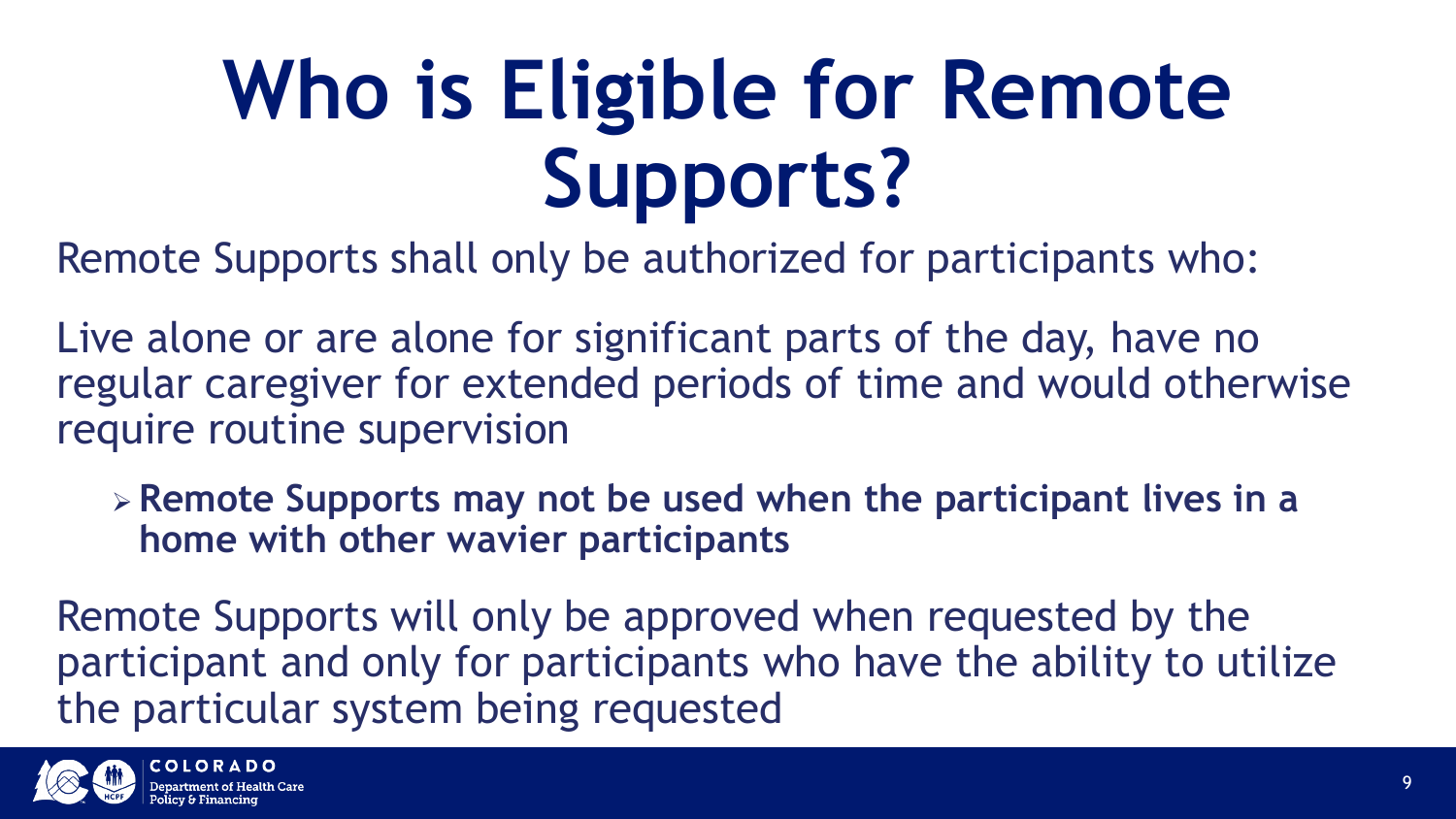# **Learning Checkpoint 1**

#### **Take a moment to review these checkpoint questions.**

| Question                                                                                                        | <b>TRUE</b> | <b>FALSE</b> |
|-----------------------------------------------------------------------------------------------------------------|-------------|--------------|
| Remote Supports is an HCBS waiver benefit.                                                                      |             |              |
| To be eligible for Remote Supports the participant can live independently or in a<br>group residential setting. |             |              |
| Remote Supports is another name for Telehealth.                                                                 |             |              |
| The type of equipment used and where it is placed in the home is specific to each<br>person's needs and goals.  |             |              |

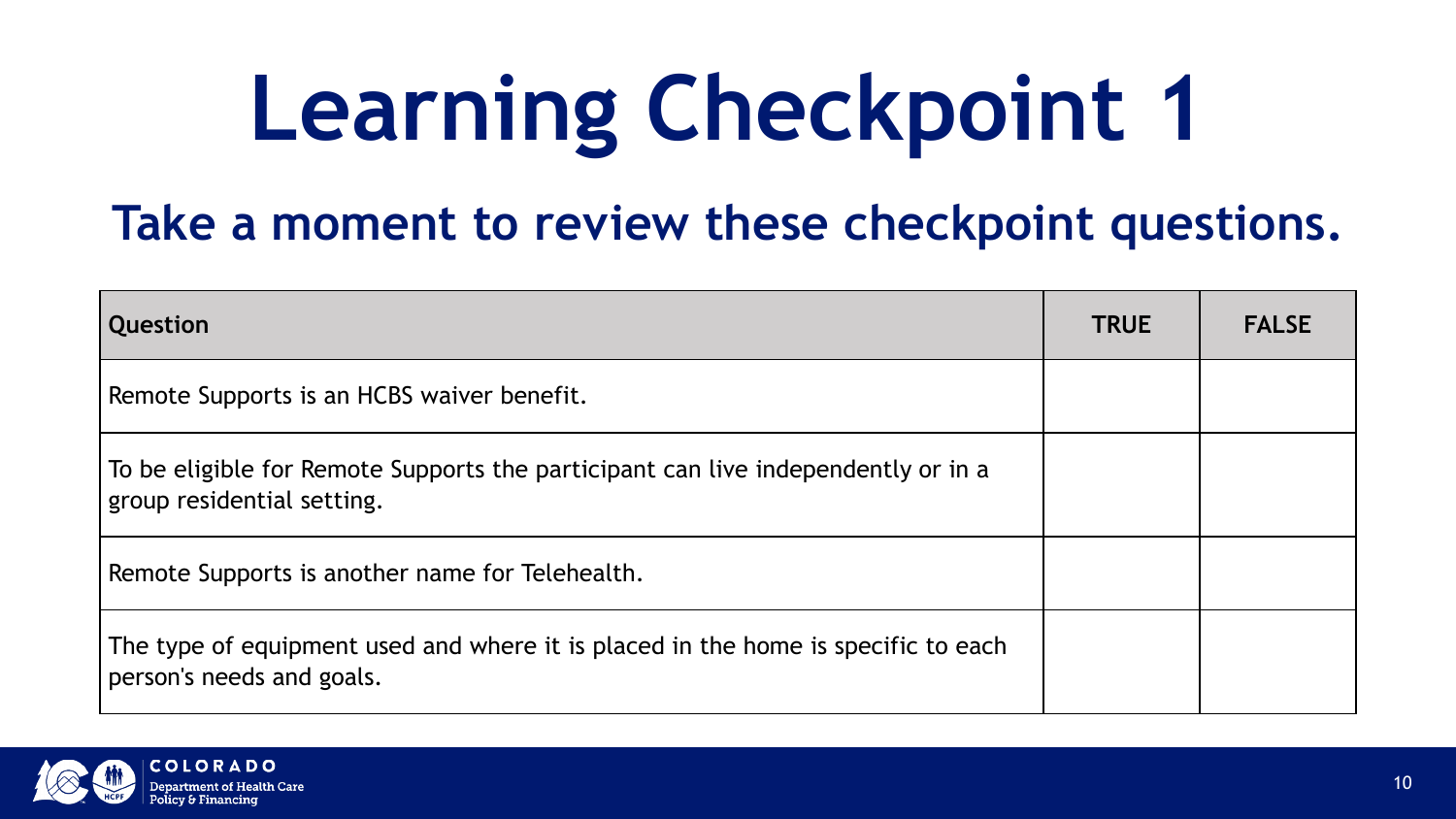#### **Learning Checkpoint 1 Answers**

| <b>Question/ Clarification</b>                                                        | <b>TRUE</b> | <b>FALSE</b> |
|---------------------------------------------------------------------------------------|-------------|--------------|
| Remote Supports is an HCBS waiver benefit.                                            |             |              |
| True: Remote Supports is a benefit on five adult HCBS waivers (BI, CMHS, EBD, SLS,    |             |              |
| and SCI).                                                                             |             |              |
| To be eligible for Remote Supports the participant can live independently or in a     |             |              |
| group residential setting.                                                            |             |              |
| False: Only participants who live alone or are alone for significant parts of the day |             |              |
| are eligible to use remote supports.                                                  |             |              |
| Remote Supports is another name for Telehealth.                                       |             |              |
| False: With Remote Supports the technology used is the service being provided.        |             |              |
| Telehealth is used as the delivery option for receiving specific services.            |             |              |
| The type of equipment used and where it is placed in the home is specific to each     |             |              |
| person's needs and goals.                                                             |             |              |
| True: Remote Supports services are person specific and will look different for each   |             |              |
| person.                                                                               |             |              |

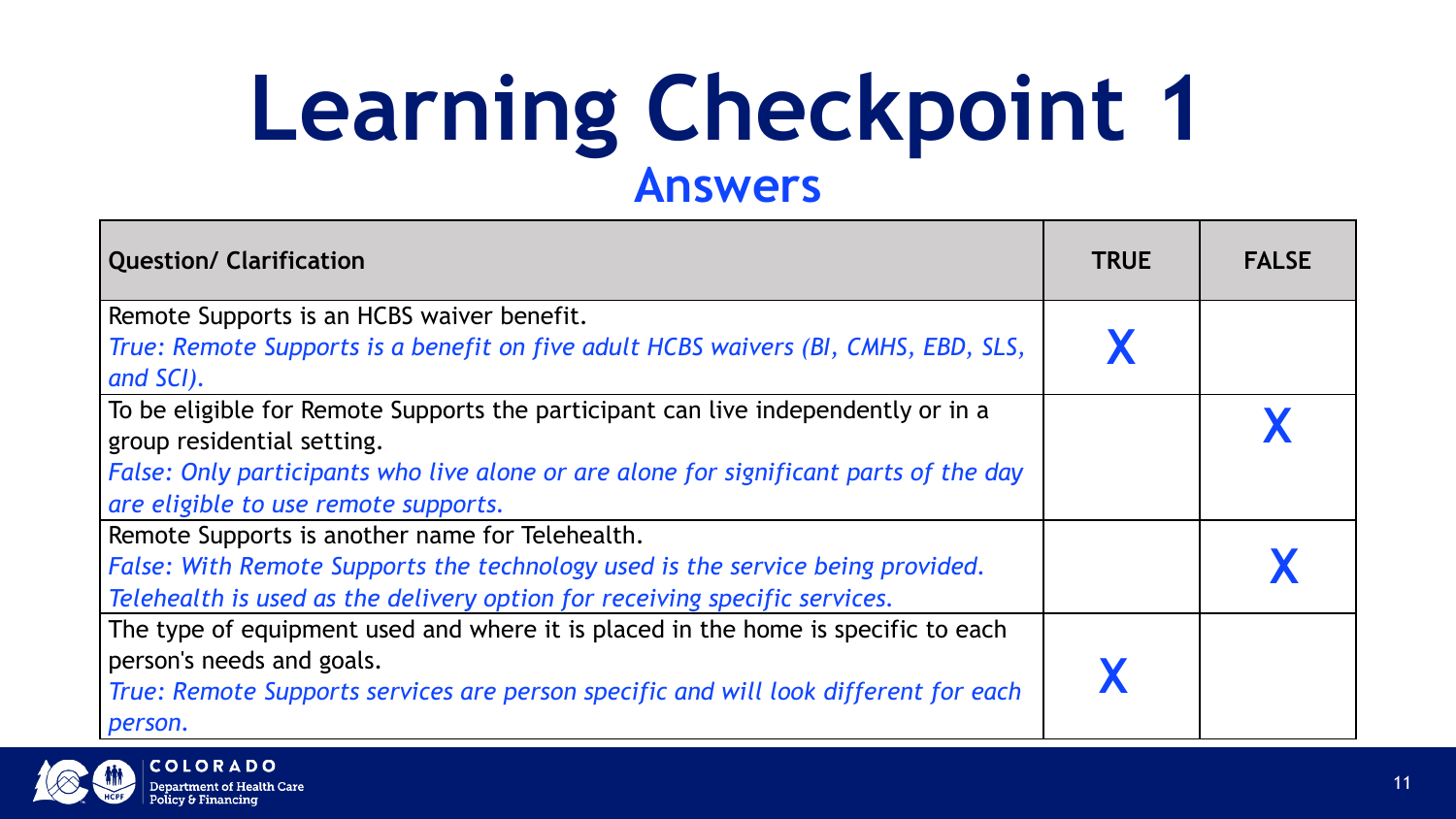#### **Medicare vs. Medicaid**

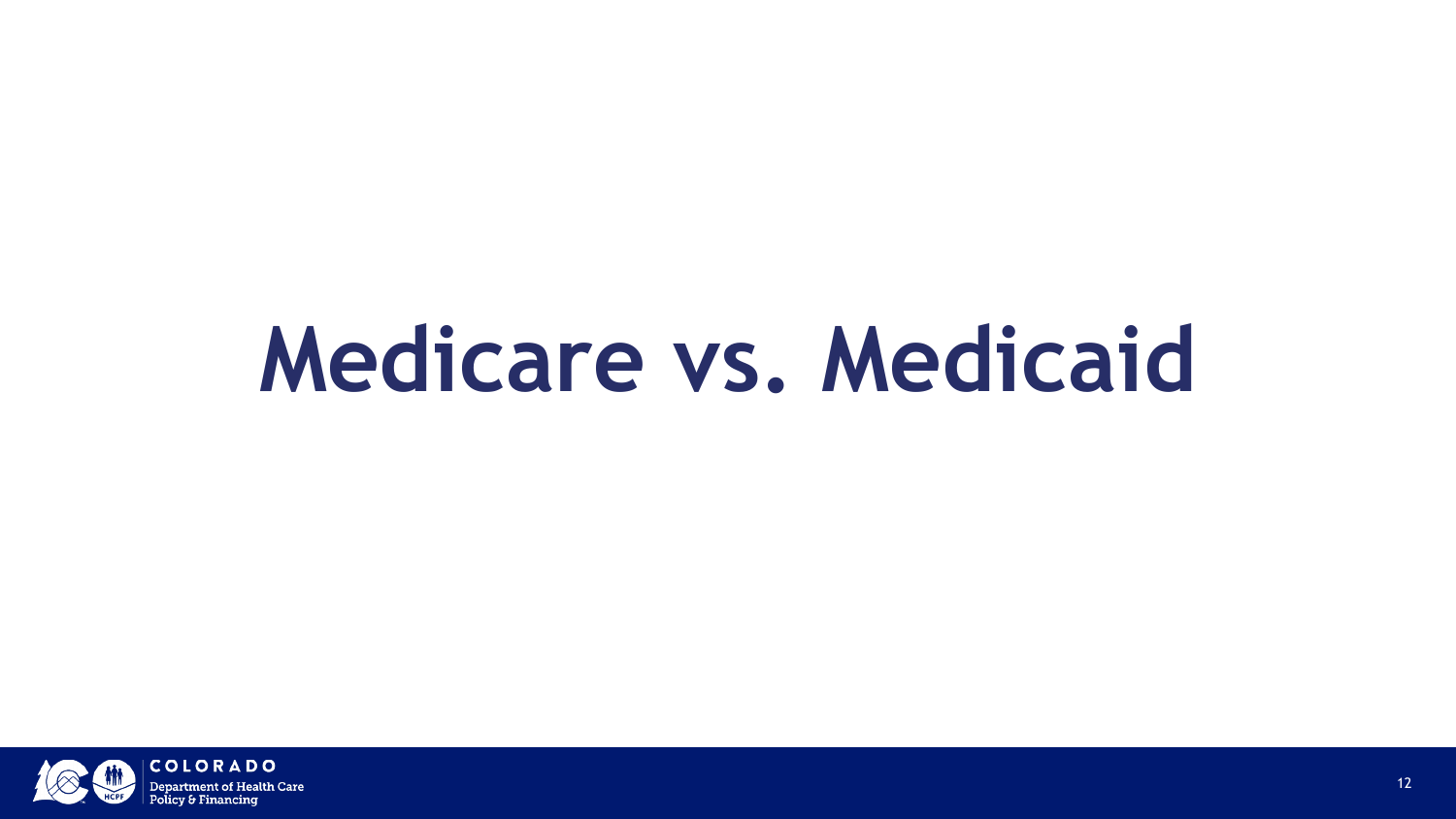## **Medicare vs. Medicaid**

| <b>Medicare</b>                                                                                                                                                  | <b>Medicaid</b>                                                                                                   |
|------------------------------------------------------------------------------------------------------------------------------------------------------------------|-------------------------------------------------------------------------------------------------------------------|
| • Federal insurance program that<br>people pay into (payroll deduction)                                                                                          | Jointly funded by the State and<br>$\bullet$<br><b>Federal Government</b>                                         |
| • For people with disabilities and<br>people over 65 years of age                                                                                                | Public health insurance for Colorado<br>$\bullet$<br>residents who qualify                                        |
| Does NOT cover Long Term Services<br>$\bullet$<br>and Supports                                                                                                   | participants must meet financial<br>$\bullet$<br>and functional requirements                                      |
| • Remote Supports providers have no<br>role/responsibility with Medicare                                                                                         | <b>Covers Long Term Services and</b><br>$\bullet$<br><b>Supports and Remote Supports</b>                          |
| If HCBS participants have questions<br>$\bullet$<br>about Medicare, refer them to the<br><b>State Health Insurance Assistance</b><br>Program (SHIP) shiphelp.org | <b>services</b><br>Remote Supports providers bill<br>$\bullet$<br><b>Medicaid for Remote Supports</b><br>services |

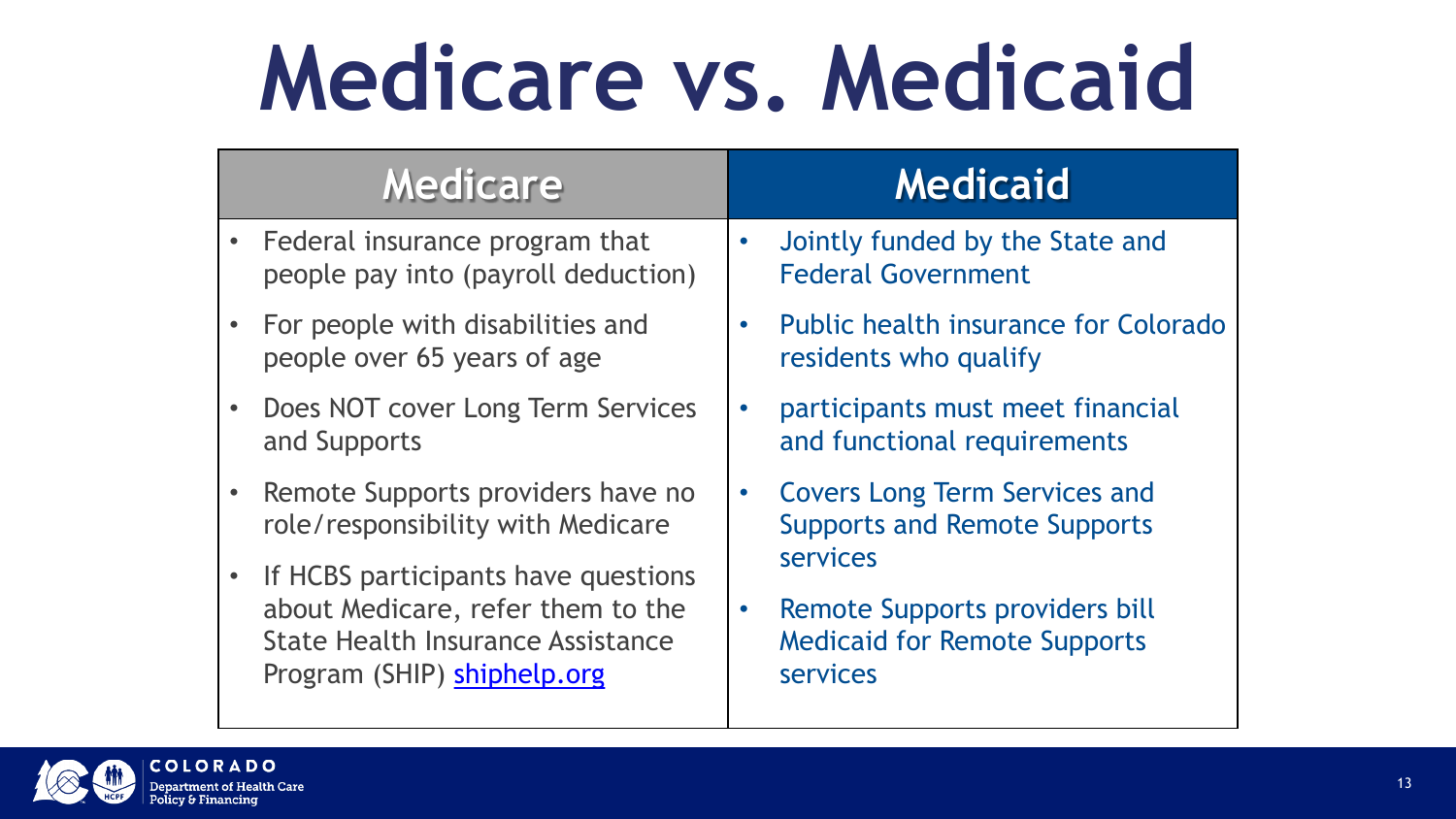## **More on Medicaid**

#### Medicaid is an optional program for States:

- States can decide if they want to participate, though **all States currently do participate**
- Medicaid is a federal program, but it is **administered** by individual States
- While there are some basic requirements, States have some **flexibility** to design how their Medicaid system works in their **State**

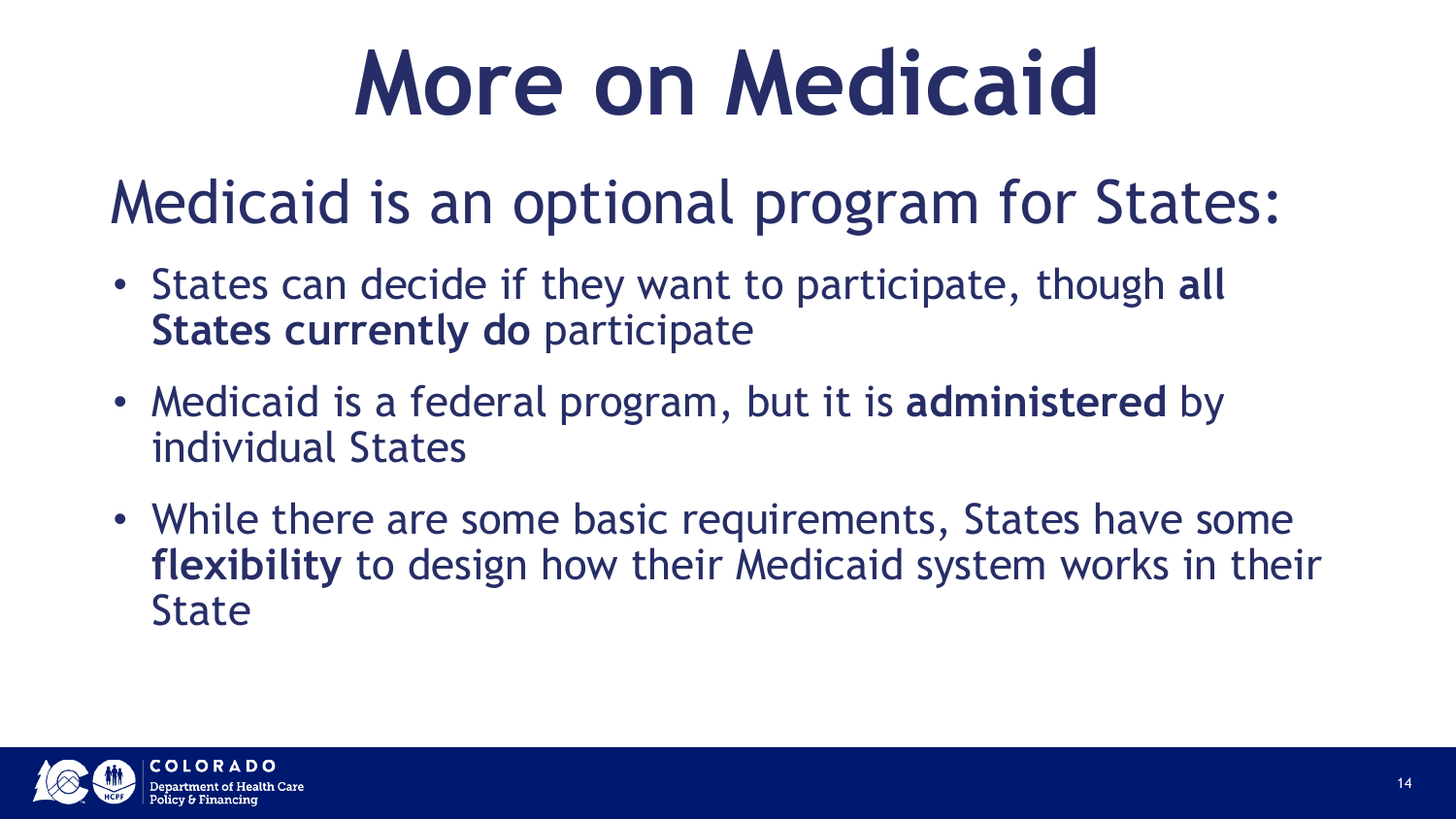## **More on Medicaid**

Once a state chooses to participate in Medicaid, certain populations **must be** included:

- Children
- Low-income families
- Pregnant women
- Elderly individuals
- Individuals with disabilities
- Adults without dependent children

If an individual in one of these categories meets eligibility requirements, that person is **entitled** to receive Medicaid services

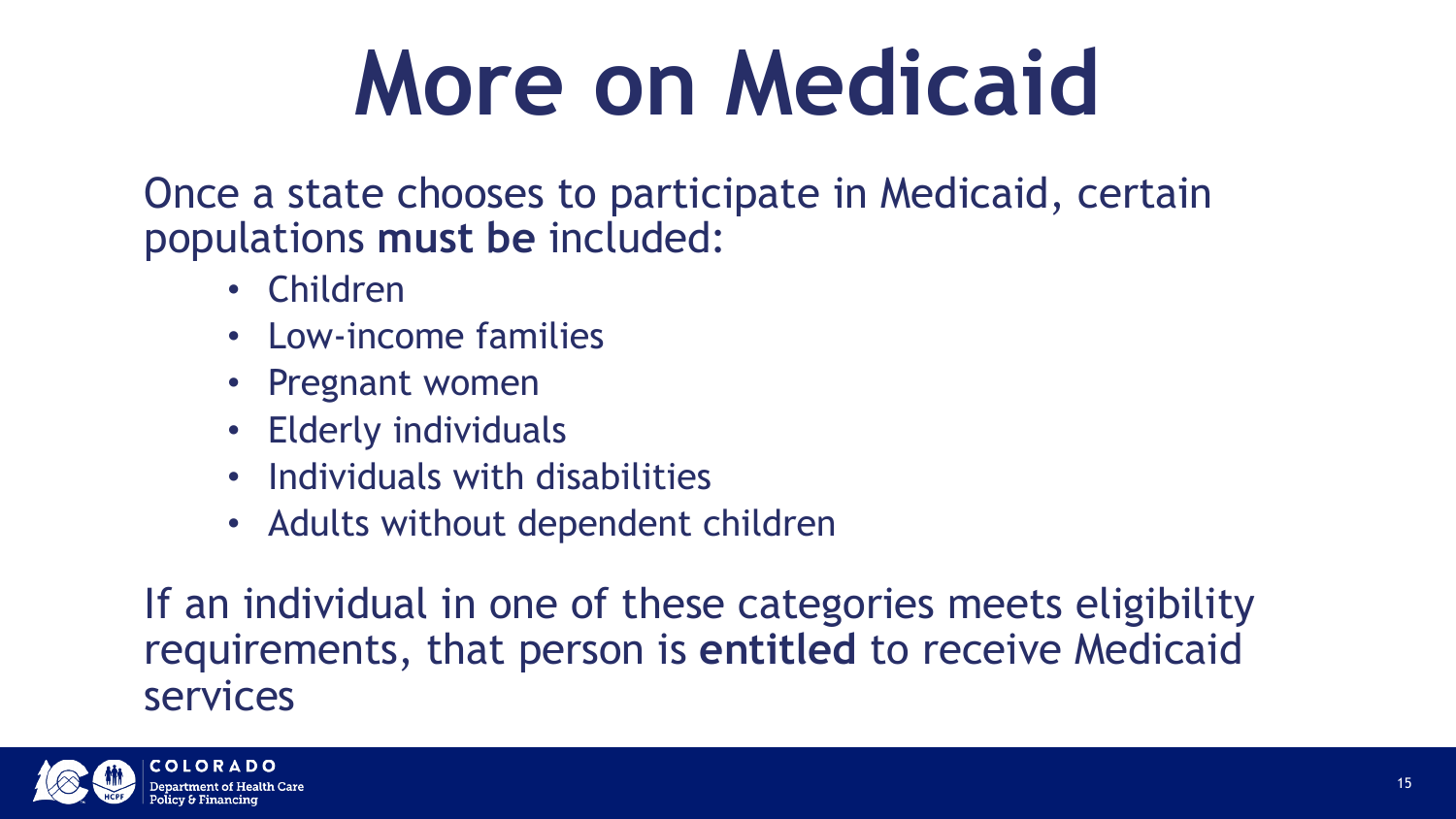## **Colorado's State Plan**

- Each State defines its Medicaid program through a contract with the Centers for Medicare and Medicaid Services (CMS), which is the federal agency that oversees Medicaid
- That contract is called the "State Plan"
- The **State Plan** does 3 key things:
	- Establishes **eligibility** standards
	- Determines **type, amount, scope and duration** of medical services
	- Sets provider **reimbursement** rates

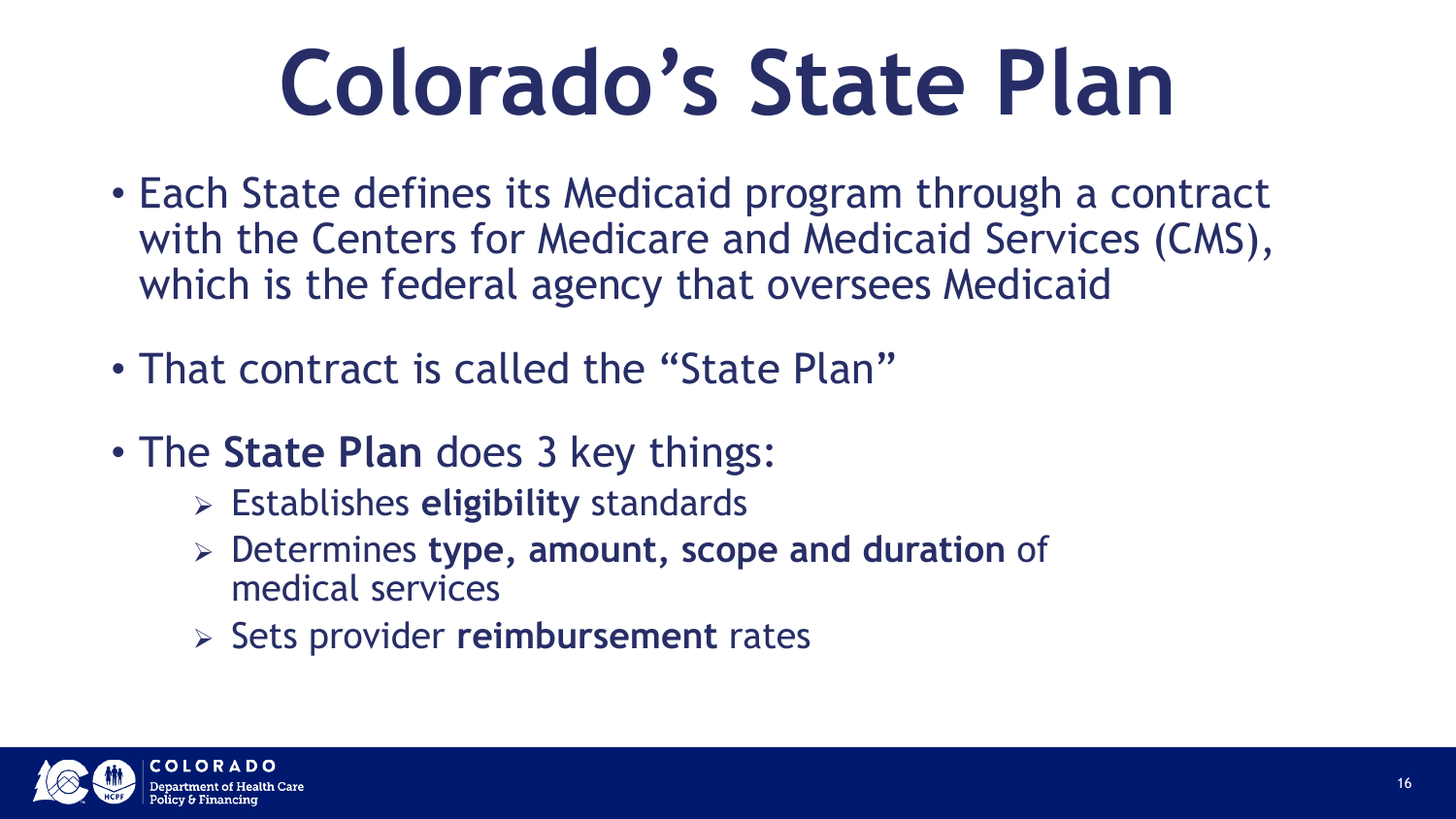## **HCBS Waivers**

- In addition to State Plan services, there are also Home and Community-Based Services (HCBS) **Waiver programs**
- These **waivers provide additional** Medicaid benefits, including Remote Supports services, to specific populations who meet special eligibility criteria
- HCBS Waivers are Federally authorized by the Social Security Act 1915c

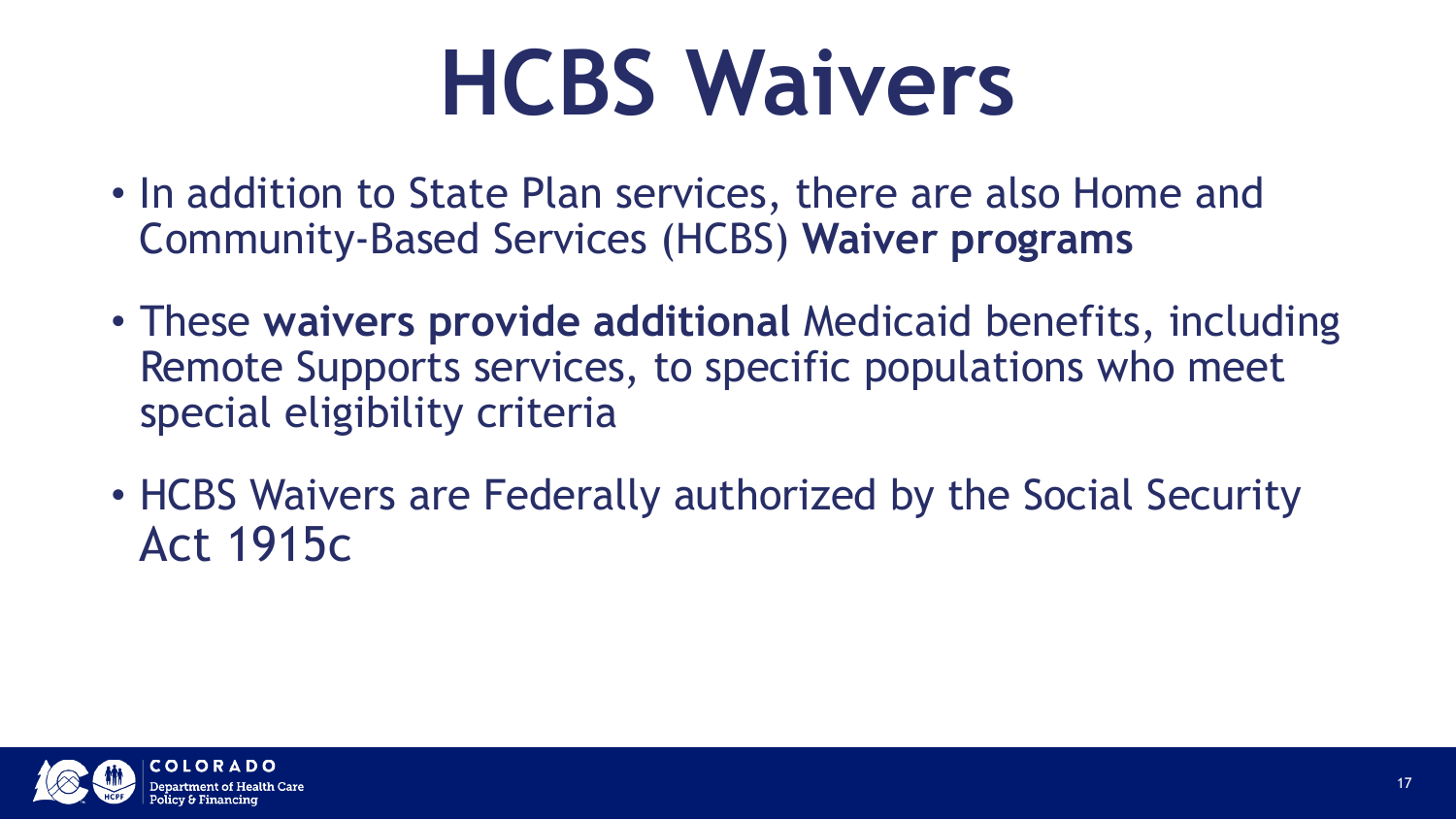## **Adult HCBS Waivers in Colorado**

Persons who are Elderly, Blind and Disabled (EBD) Community Mental Health Supports Waiver (CMHS) Persons with Brain Injury (BI) Persons with Spinal Cord Injury (SCI) Supported Living Services Waiver (SLS) Persons with Developmental Disabilities (DD)

Additionally, Colorado has four children-specific waivers Visit our website for more detail about HCBS Waivers: [hcpf.colorado.gov/long-term-services-and-supports-programs](https://hcpf.colorado.gov/long-term-services-and-supports-programs)

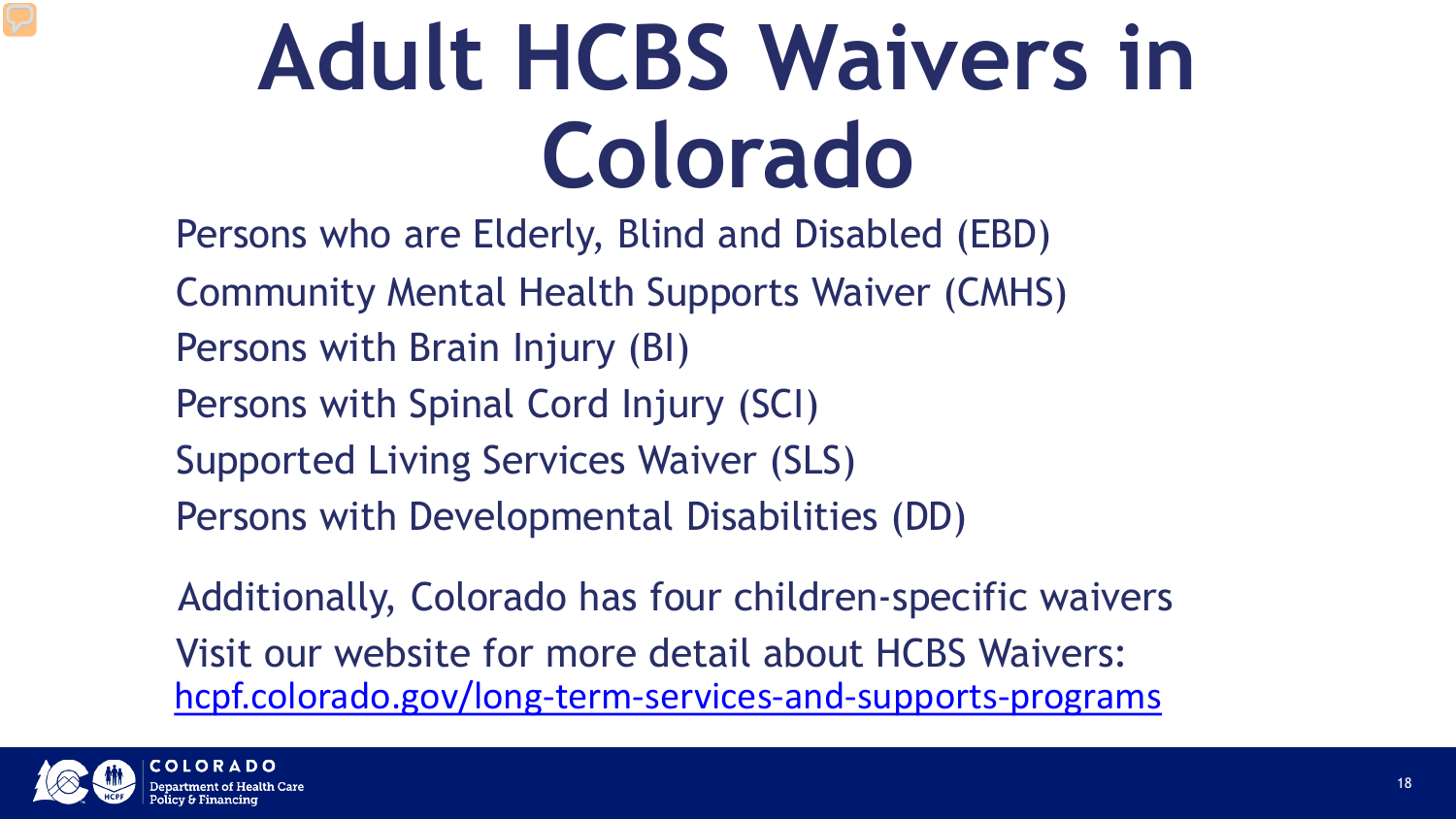

Medicaid serves various populations, but only older adults or individuals with disabilities can qualify to receive Remote Supports by:

- Meeting functional eligibility/level of care requirements
- Meeting targeting criteria for **one** of the applicable waivers – BI, CMHS, EBD, SCI, SLS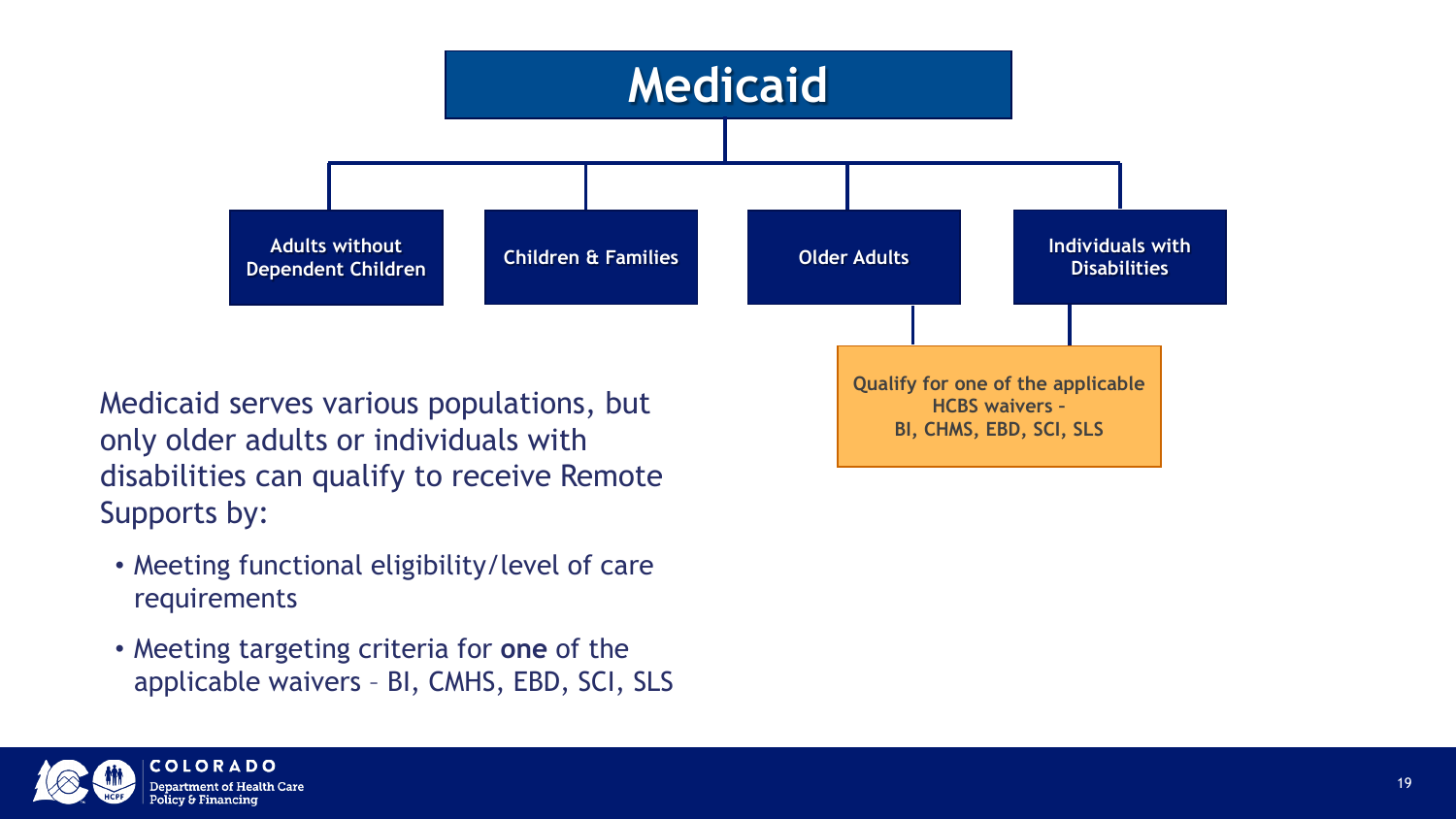#### **Learning Checkpoint 2**

*Take a moment to review these checkpoint questions.* 

| Question                                                                               | <b>True</b> | <b>False</b> |
|----------------------------------------------------------------------------------------|-------------|--------------|
| Medicaid is public health program for Colorado residents who<br>qualify.               |             |              |
| Medicare pays for Remote Supports services.                                            |             |              |
| HCBS Waivers provide additional Medicaid benefits to specific<br>Colorado populations. |             |              |
| <b>HCBS</b> services are Waiver services.                                              |             |              |
| Only the Spinal Cord Injury Waiver includes Remote Supports<br>services.               |             |              |

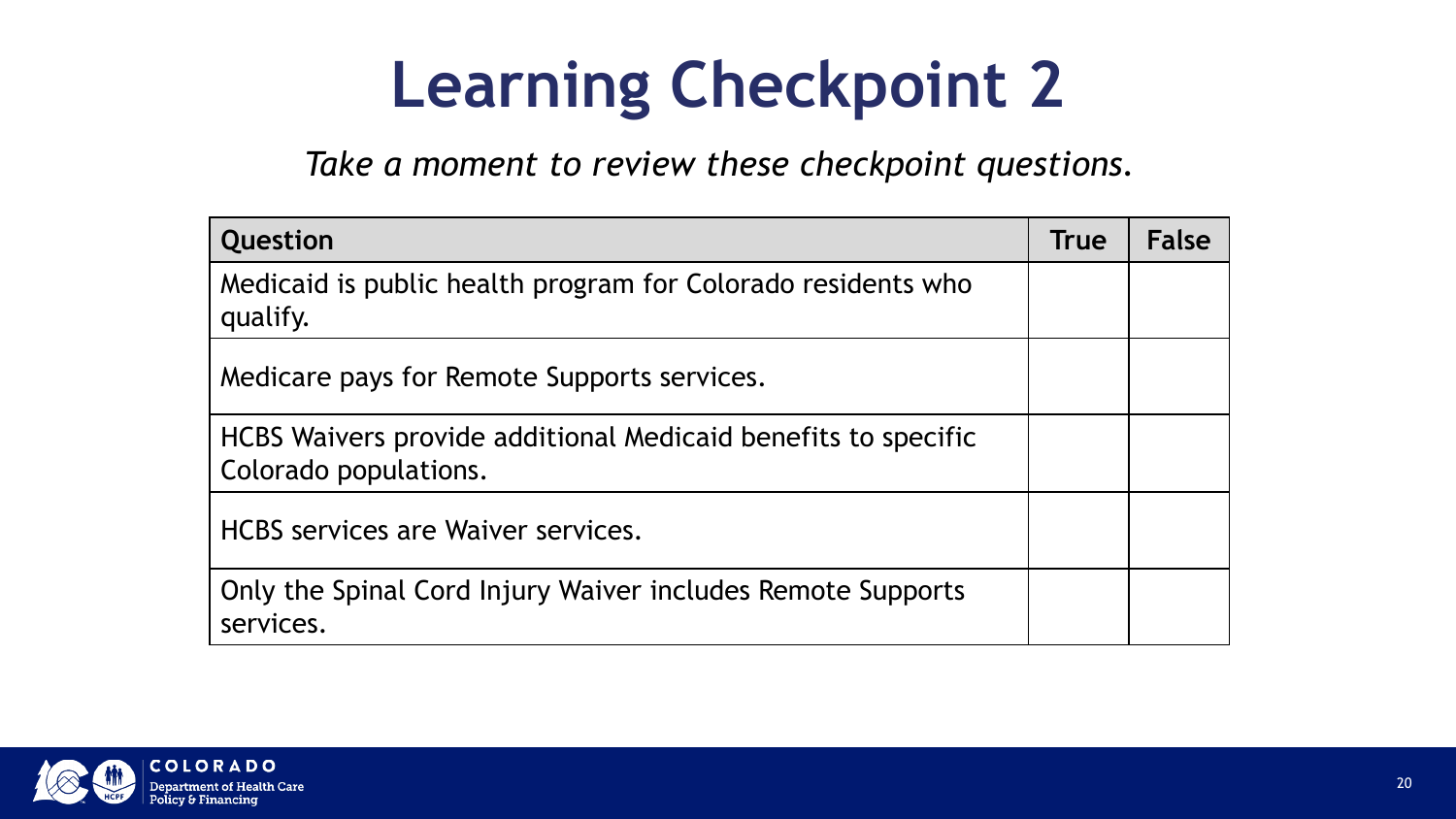#### **Learning Checkpoint 2**

#### *Answers*

| <b>Question / Clarification</b>                                                                                                                                              | <b>True</b> | <b>False</b> |
|------------------------------------------------------------------------------------------------------------------------------------------------------------------------------|-------------|--------------|
| Medicaid is public health program for Colorado residents who<br>qualify.                                                                                                     | X           |              |
| Medicare pays for Remote Supports services.<br><b>False: Medicaid pays for Remote Supports services for participants on select</b><br><b>HCBS Waivers.</b>                   |             |              |
| HCBS Waivers provide additional Medicaid benefits to specific<br>Colorado populations.                                                                                       |             |              |
| HCBS services are Waiver services.                                                                                                                                           |             |              |
| Only the Spinal Cord Injury Waiver includes Remote Supports<br>Services. False: Remote Supports is included on the following HCBS Waivers:<br><b>BI, CMHS, EBD, SCI, SLS</b> |             |              |

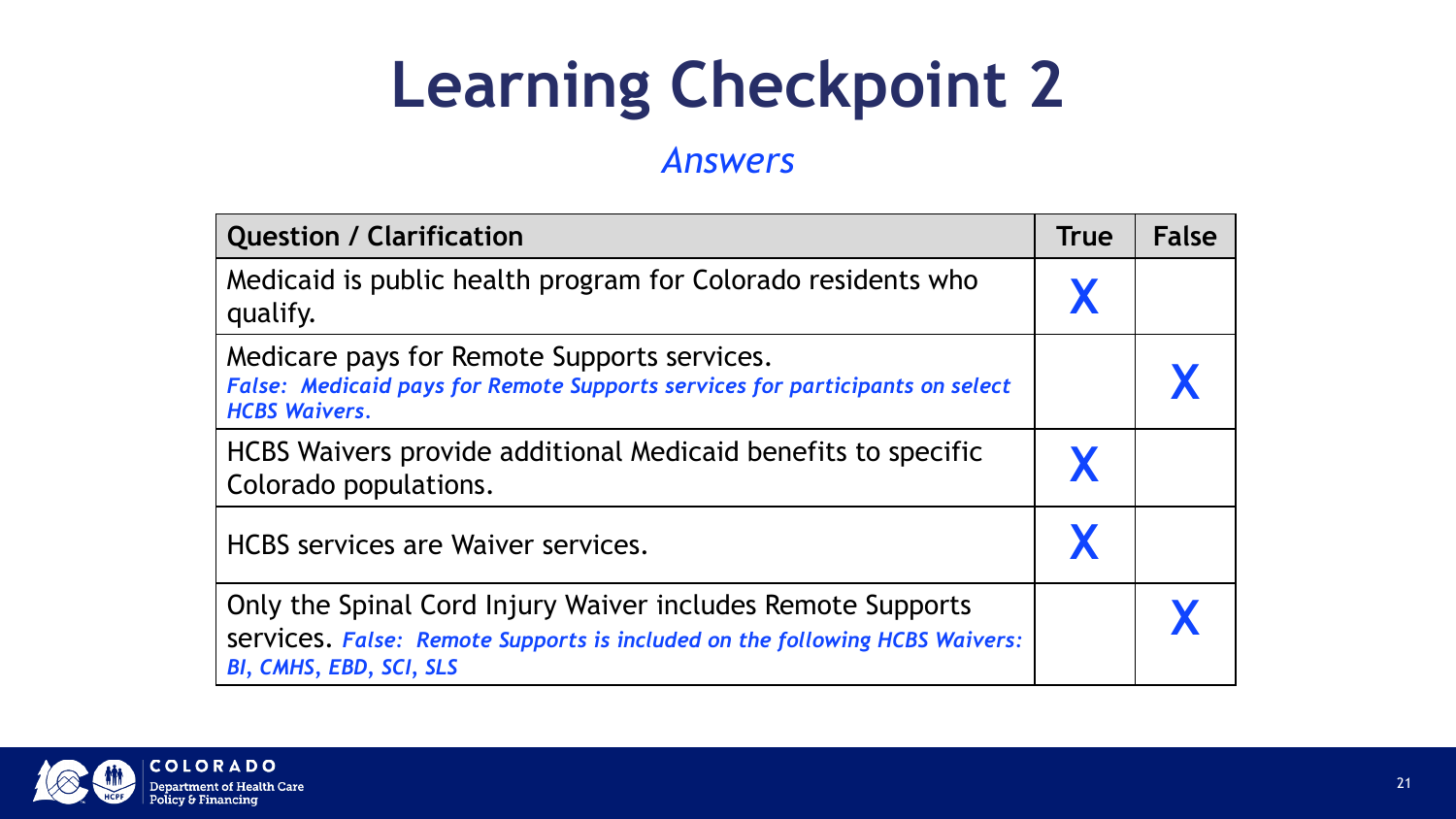## **Provider Eligibility and Responsibilities**

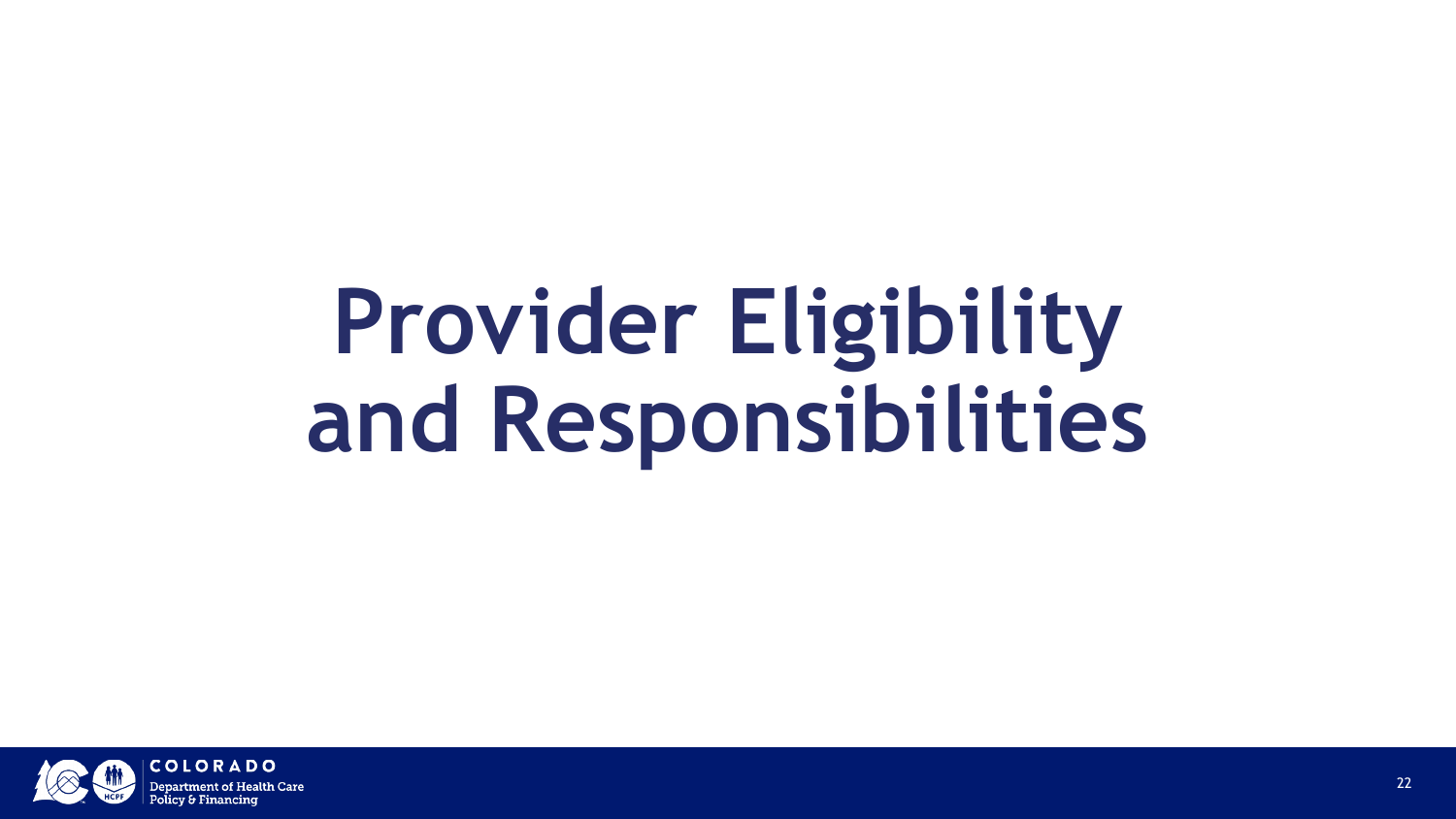Conform to all State established standards for the specific services they provide under this program

Abide by all the terms of their provider agreement with the Department

Comply with all federal and state statutory requirements. A provider shall not discontinue or refuse services to a participant unless documented efforts have been made to resolve the situation that triggers such discontinuation or refusal to provide services Rule Citation 10 CCR 2505-10 8.487.11

See Resources and Glossary for more information on locating Medicaid Rules

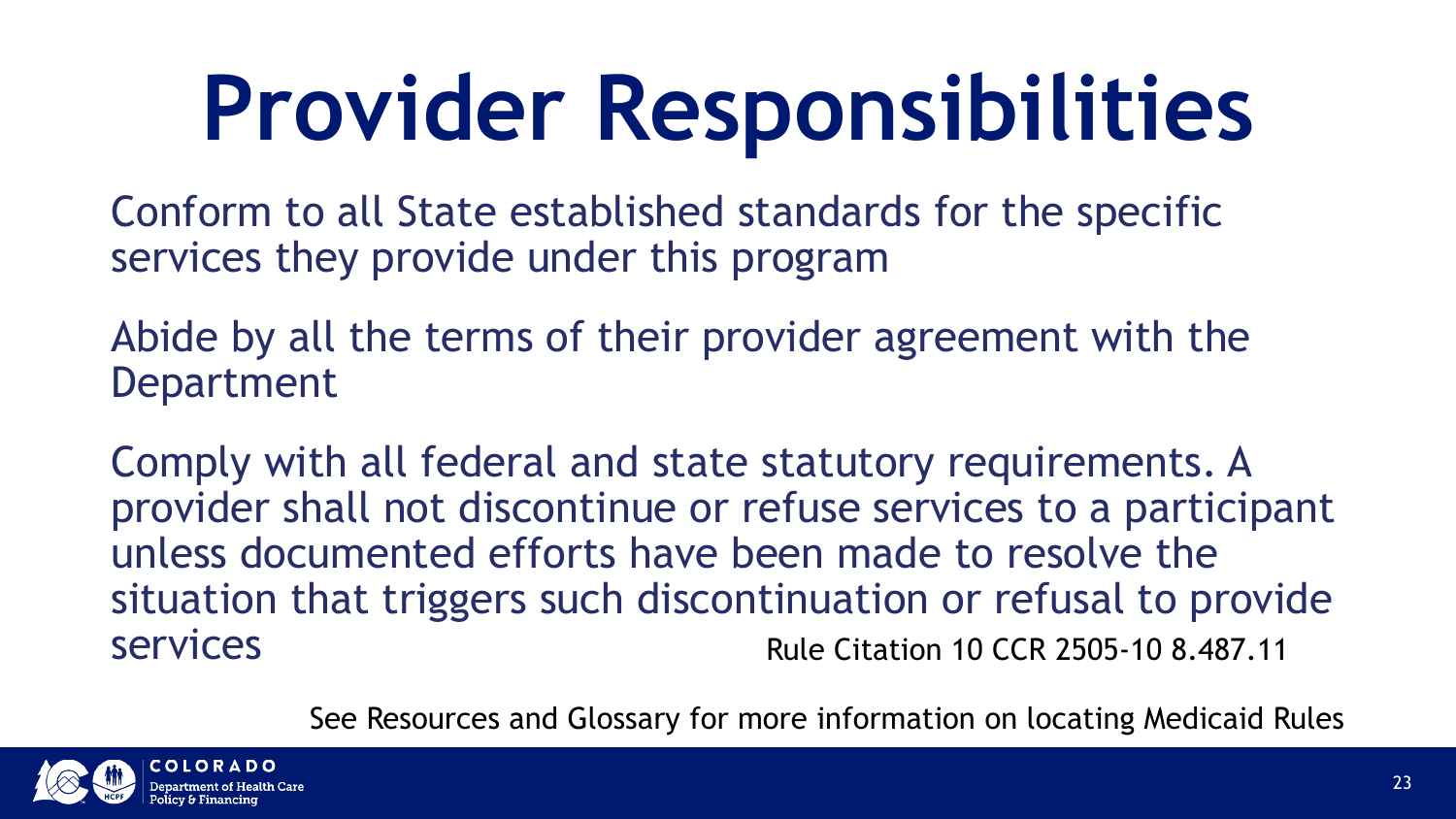Provider agencies shall maintain a log of all complaints and Critical Incidents, which shall include documentation of the resolution of the problem

Provider agencies will be required to submit required policies and procedures during initial provider enrollment and revalidation

Additional information on the provider enrollment process and documentation requirements can be found at: [hcpf.colorado.gov/provider-enrollment](https://hcpf.colorado.gov/provider-enrollment)

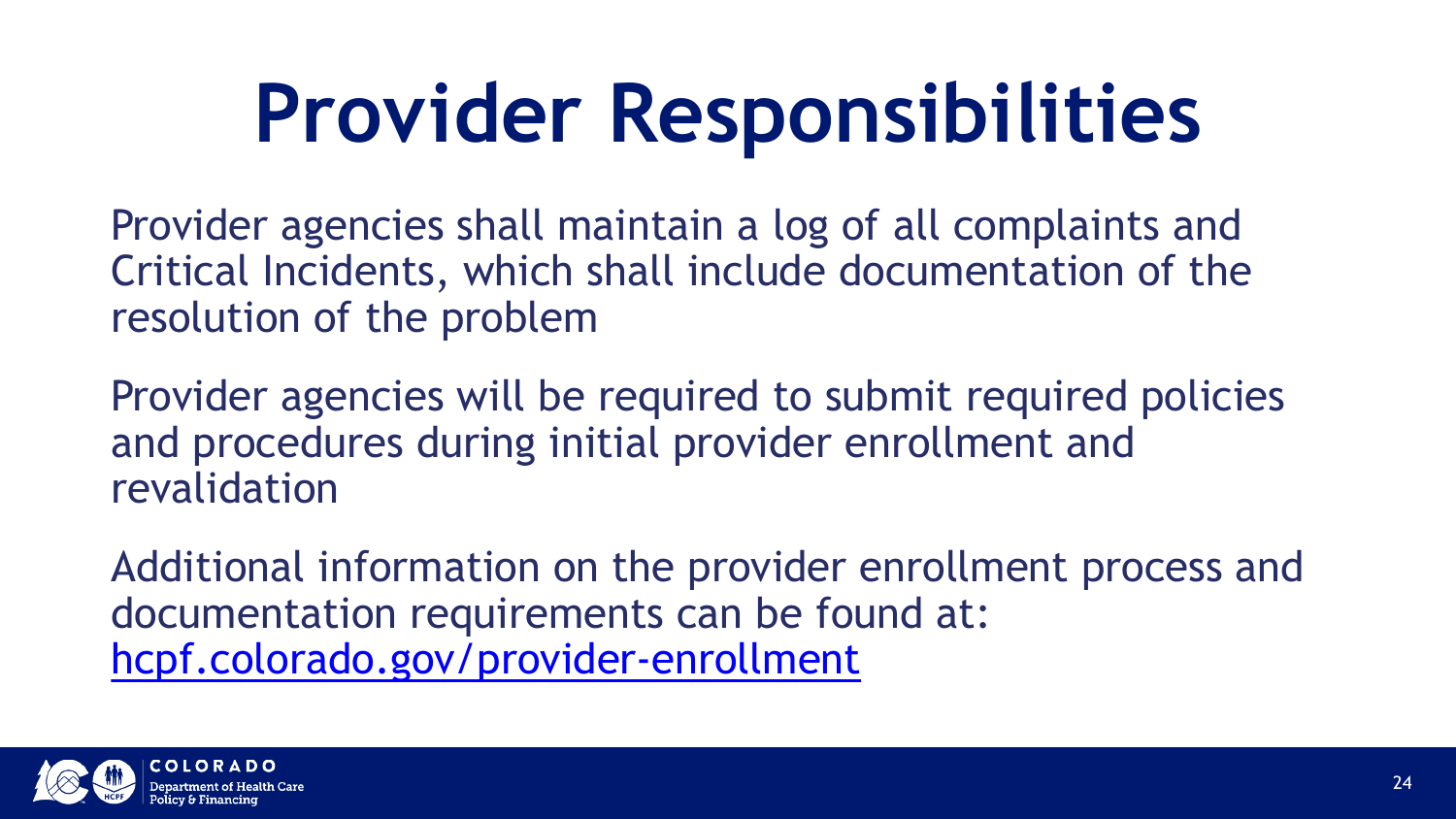Provider agencies shall have written policies and procedures for recruiting, selecting, retaining and terminating employees. Rule Citation 10 CCR 2505-10 8.487.12

Provider agencies shall have written policies governing access to duplication and dissemination of information from the participant's records in accordance with C.R.S. Section 26-1-114, as amended.

Provider agencies shall have written policies and procedures for providing employees with participant information needed to provide the services assigned, within the agency policies for protection of confidentiality.

Rule Citation 10 CCR 2505-10 8.487.13

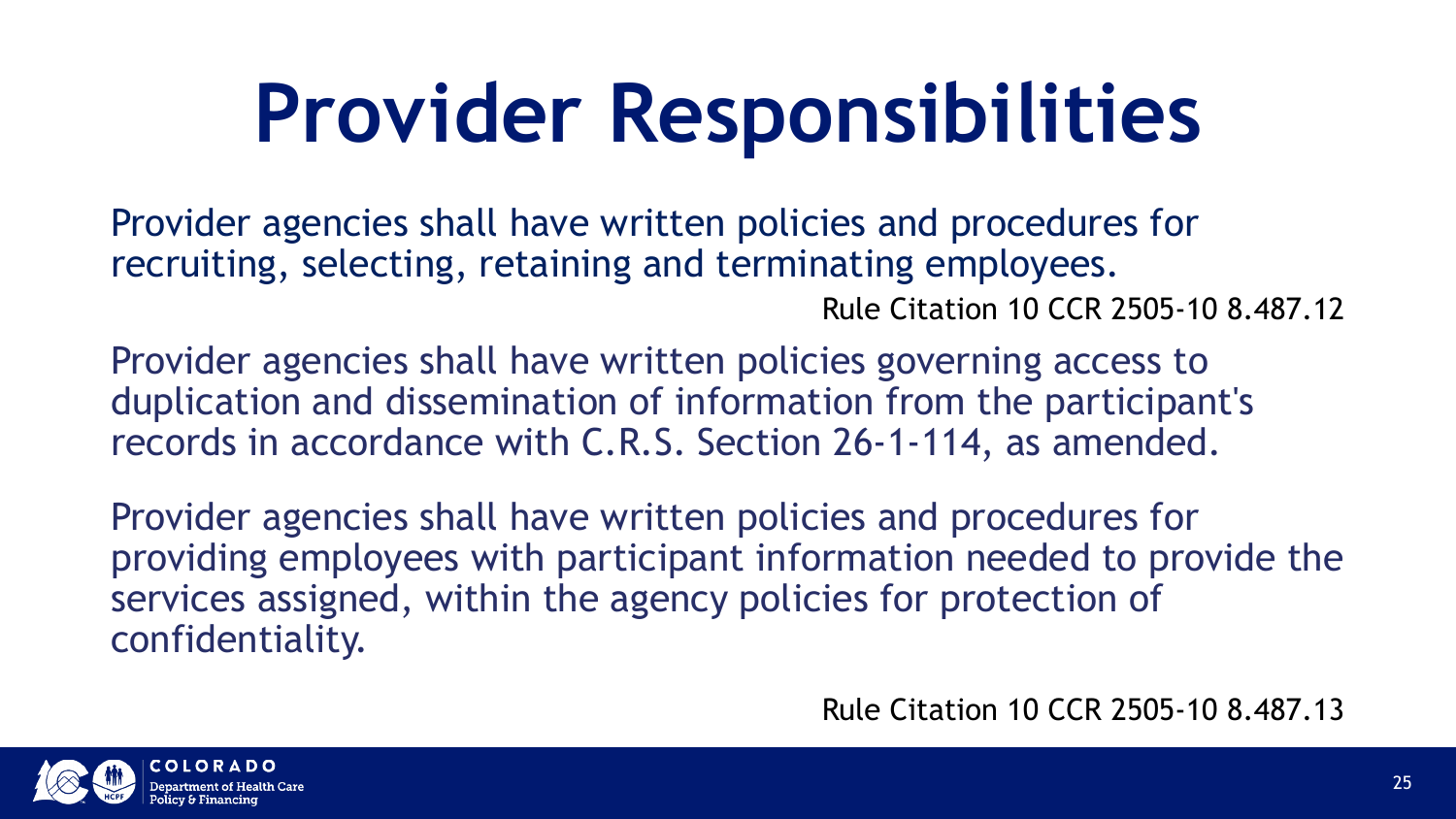Provider agencies shall maintain a personnel record for each employee. The employee record shall contain at least the following:

- Documentation of employee qualifications
- Documentation of training
- Documentation of supervision and performance evaluation.
- Documentation that the employee was informed of all policies and procedures required by these rules
- A copy of the employee's job description

Rule Citation 10 CCR 2505-10 8.487.17

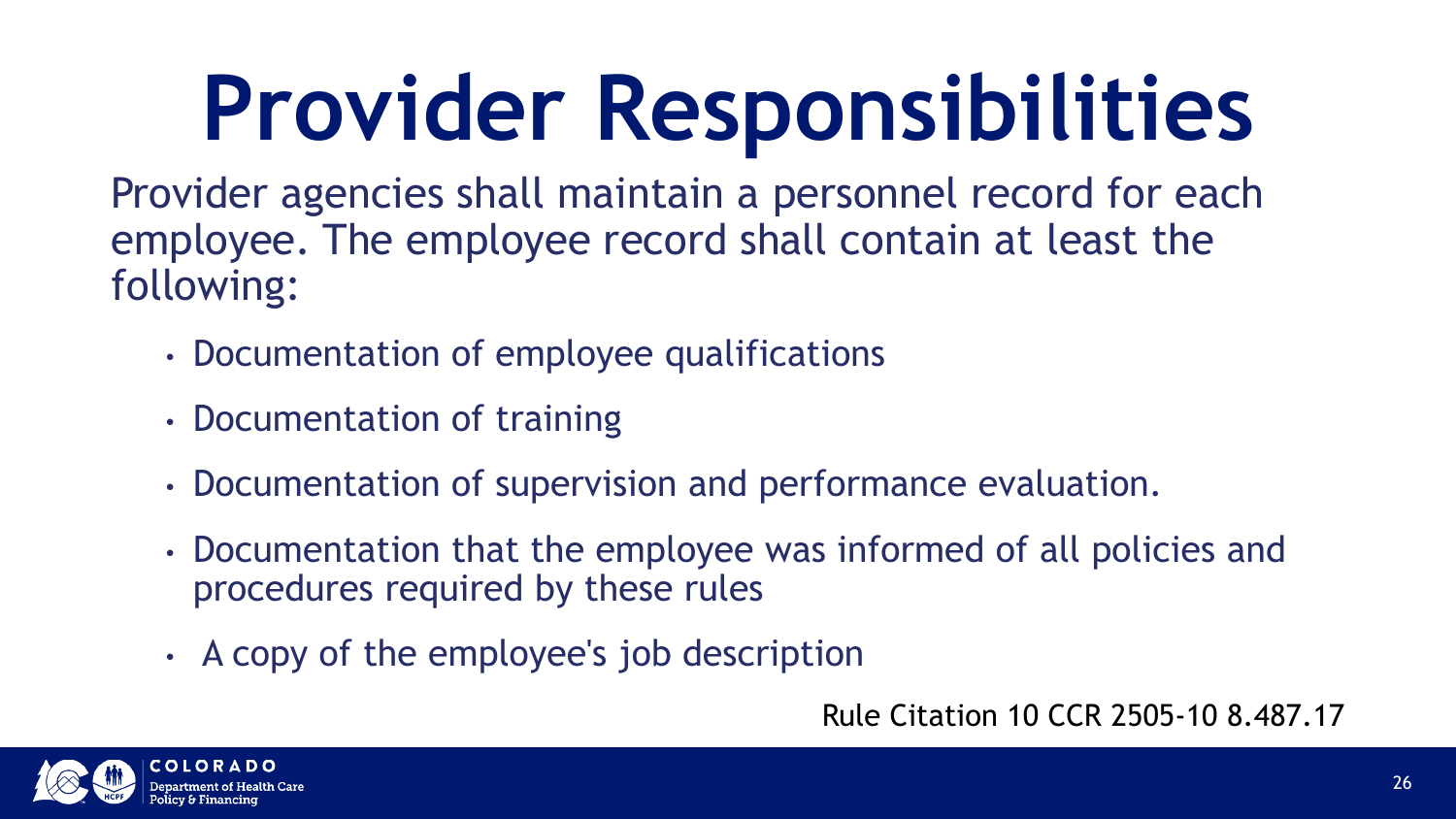A provider agency may become separately certified to provide more than one type of HCBS service if all requirements are met for certification.

- Administration of the different services provided shall be clearly separate for auditing purposes.
- The provider agency shall also understand and be able to articulate its different functions and roles as a provider of each service, as well as all the rules that separately govern each of the types of services, in order to avoid confusion on the part of participants and others.

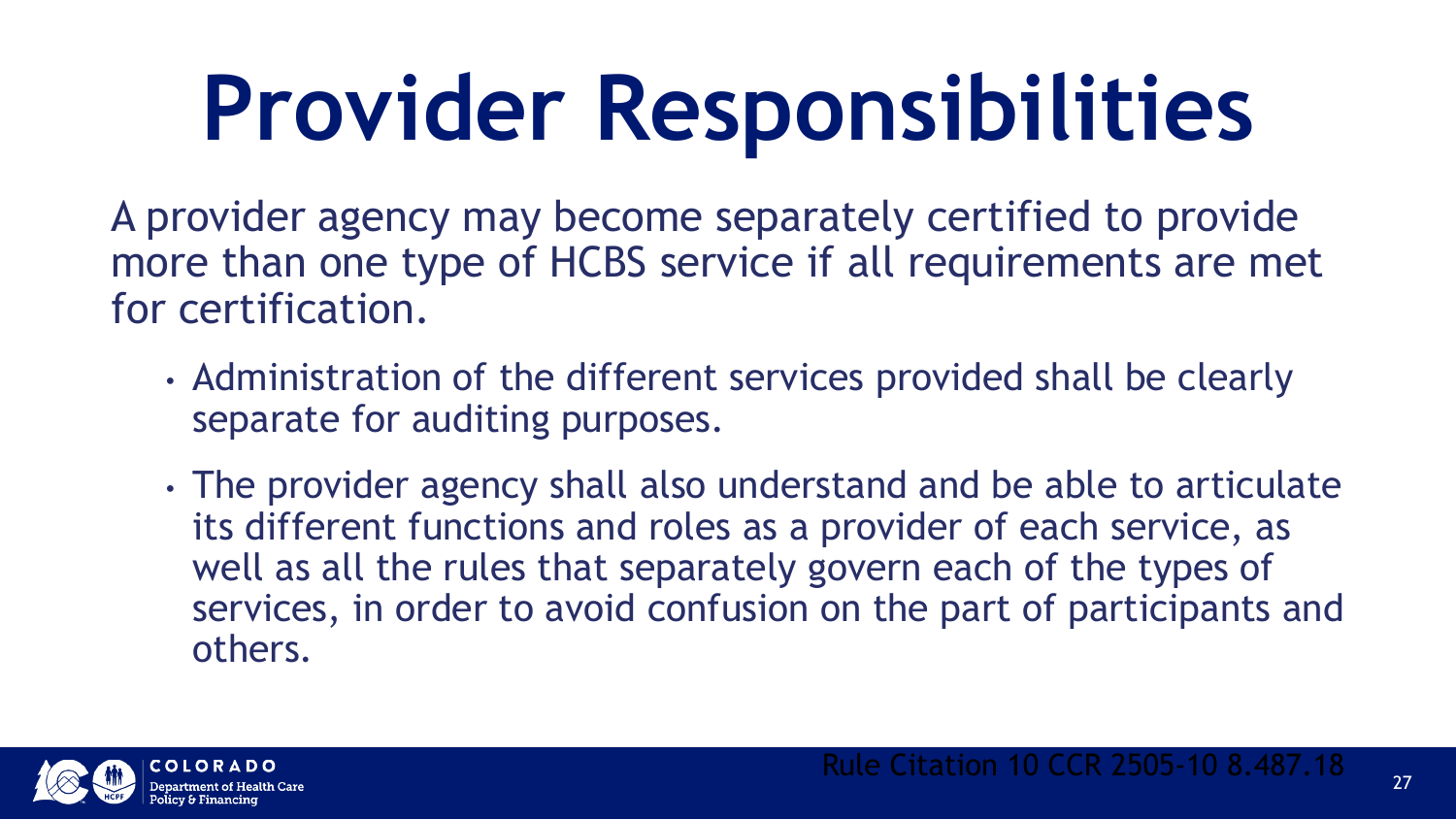Remote Supports providers must demonstrate policies and procedures that include:

- HIPAA compliant platforms
- Handling and reporting of Critical Incidents, including accidents, suspicion of abuse, neglect or exploitation, and criminal activity.
- Participant support given through Remote Supports, when needed, to include: accessibility, translation, or when limited auditory or visual capacities are present

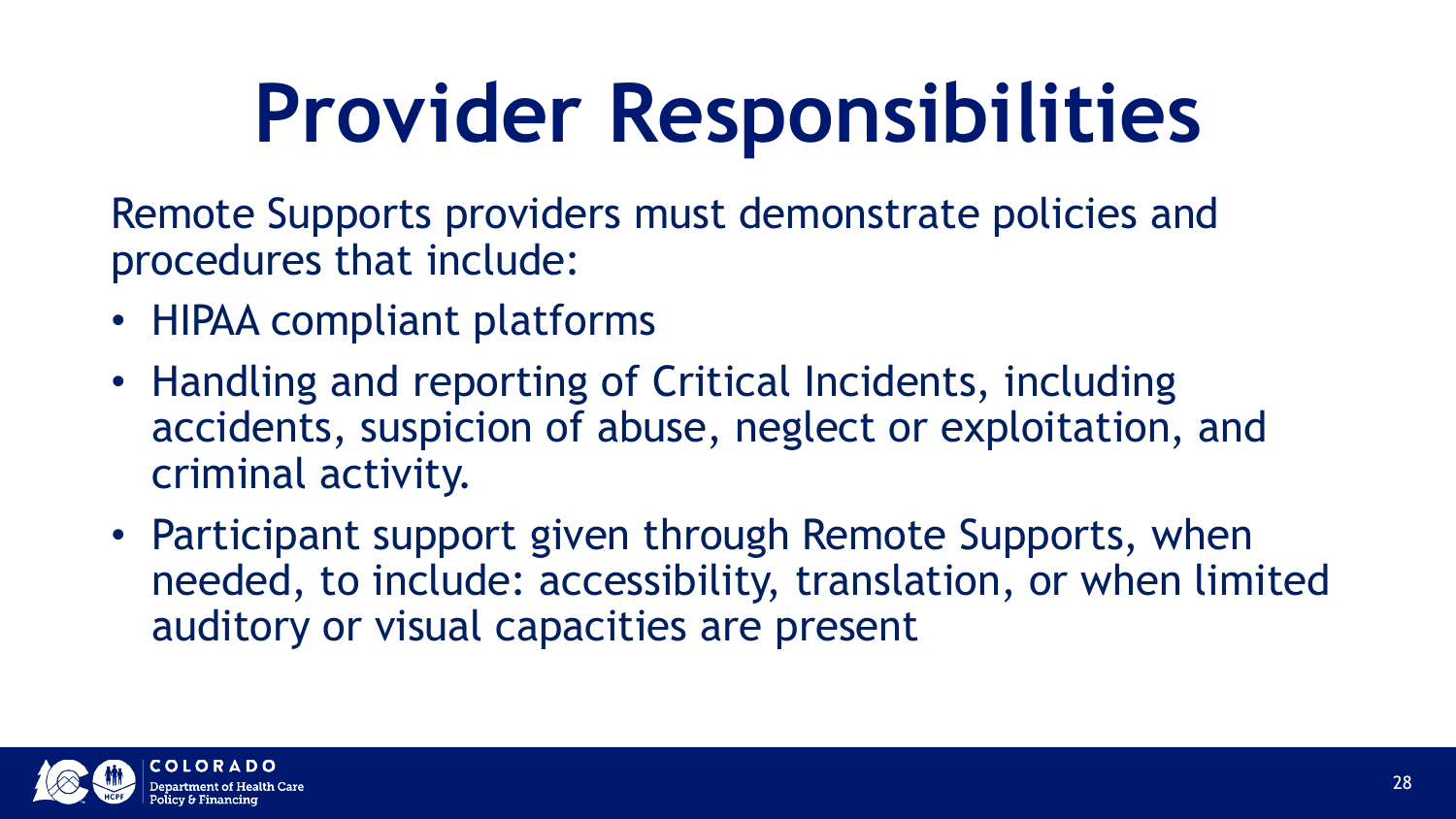- A contingency plan for provision of Remote Supports if technology fails
- Maintaining an up-to-date Service Plan for Remotes Supports service delivery
- Professionals on staff may not practice outside of their respective scope

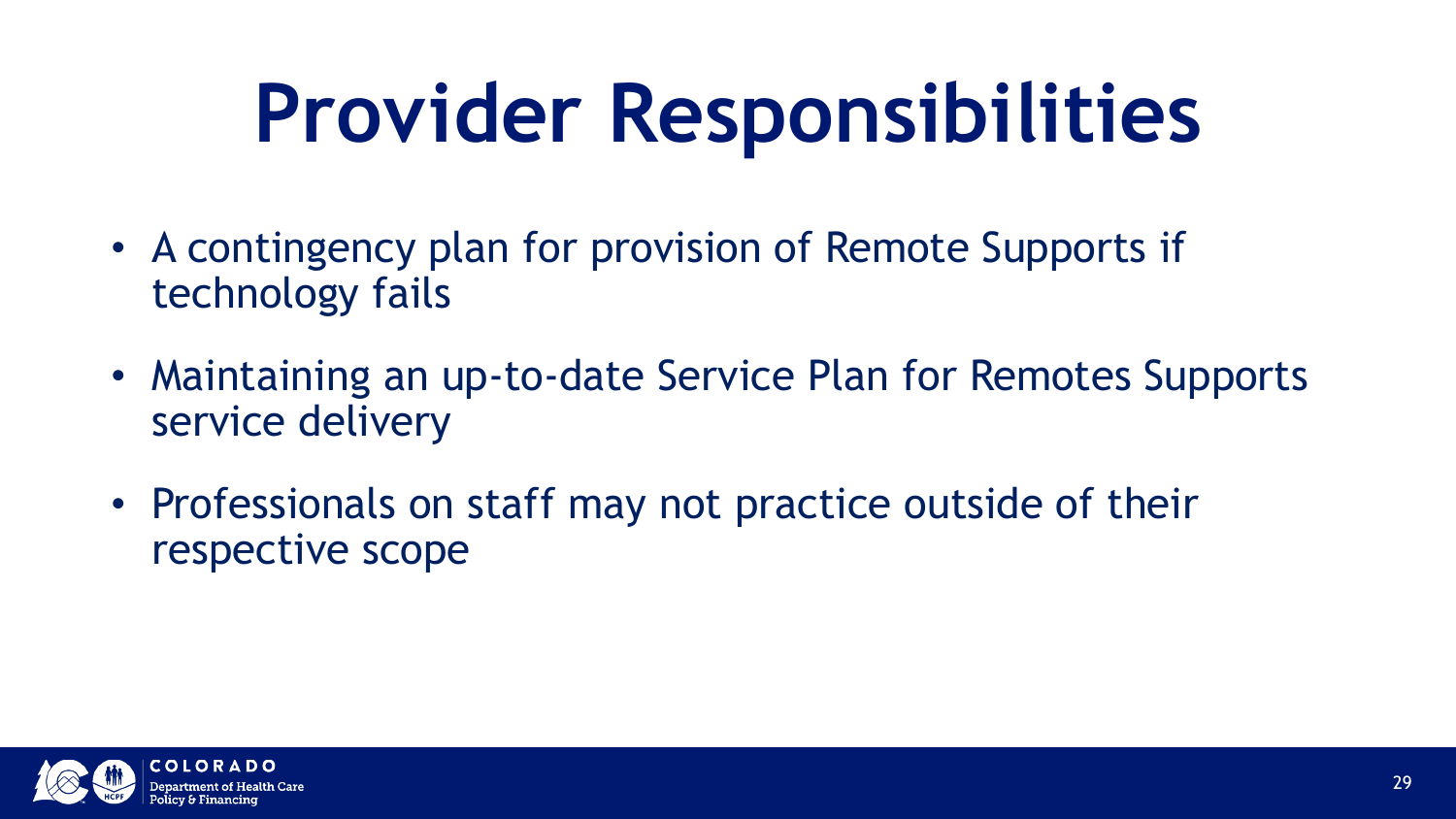## **Provider Employee Qualifications**

- Must be at least 18 years of age
- Have the ability to communicate effectively, complete required forms and reports, and follow verbal and written instructions
- Have the ability to provide services in accordance with a Service Plan
- Have competed minimum training based on State training guidelines
- Have necessary ability to perform the required job tasks
- Have the interpersonal skills needed to effectively interact with participants receiving waiver services

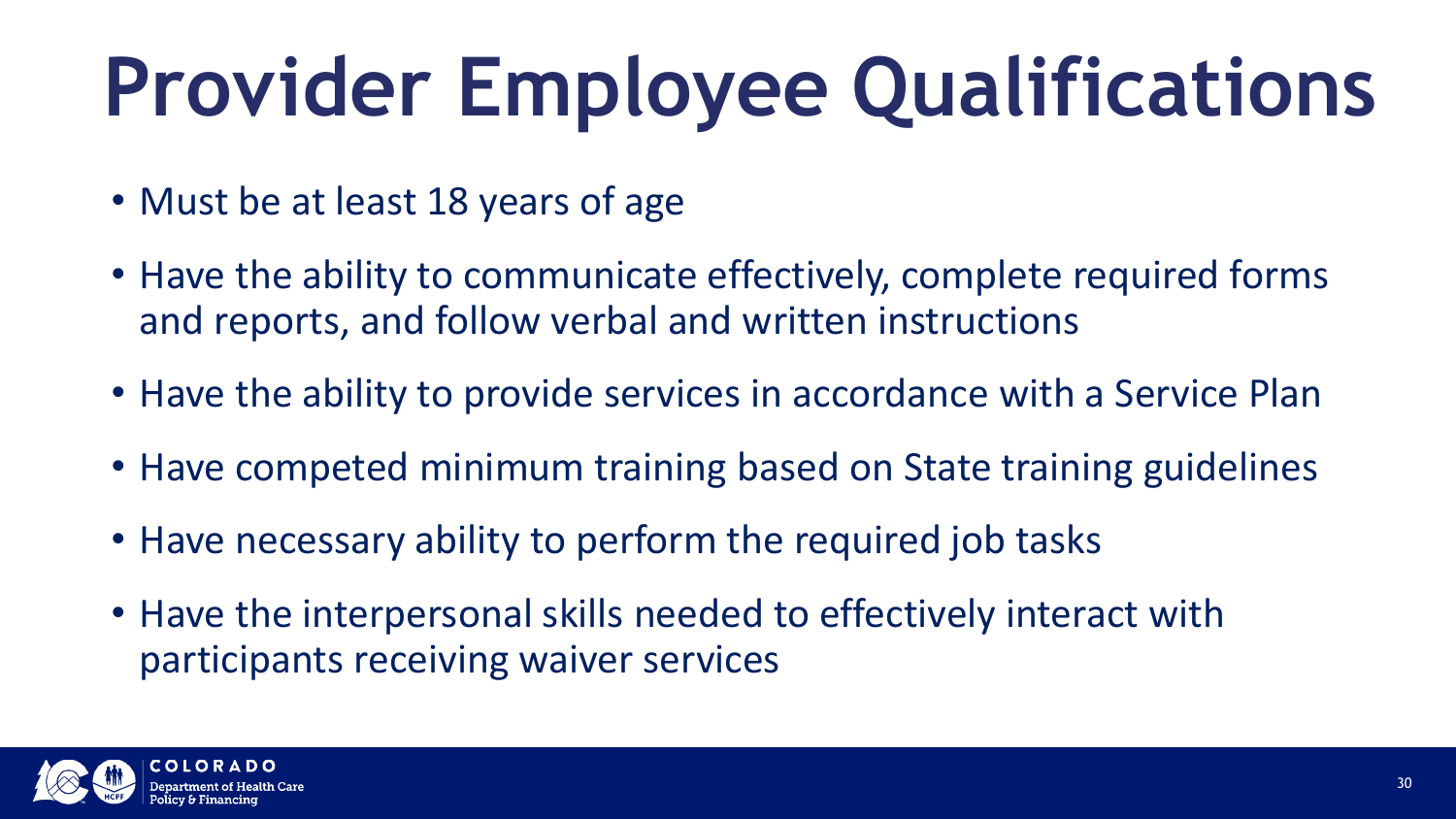

If a Remote Supports participant chooses to receive assistance with medications **beyond reminders**, then the Remote Supports Provider **must** have a Qualified Medication Administration Person (QMAP) on the team to provide that assistance

Staff who successfully complete a QMAP course should be able to:

- Administer medications according to written physician's orders
- Take extra care with Controlled Substances and Narcotics
- Maintain proper documentation of the administration of both prescription and nonprescription drugs
- Use proper techniques when administering medications by the various routes
- Safely and accurately fill and administer medications to and from medication reminder boxes with oversight from a licensed person or qualified manager

#### For more information: [cdphe.colorado.gov/medication-administration/qmap](https://cdphe.colorado.gov/medication-administration/qmap)

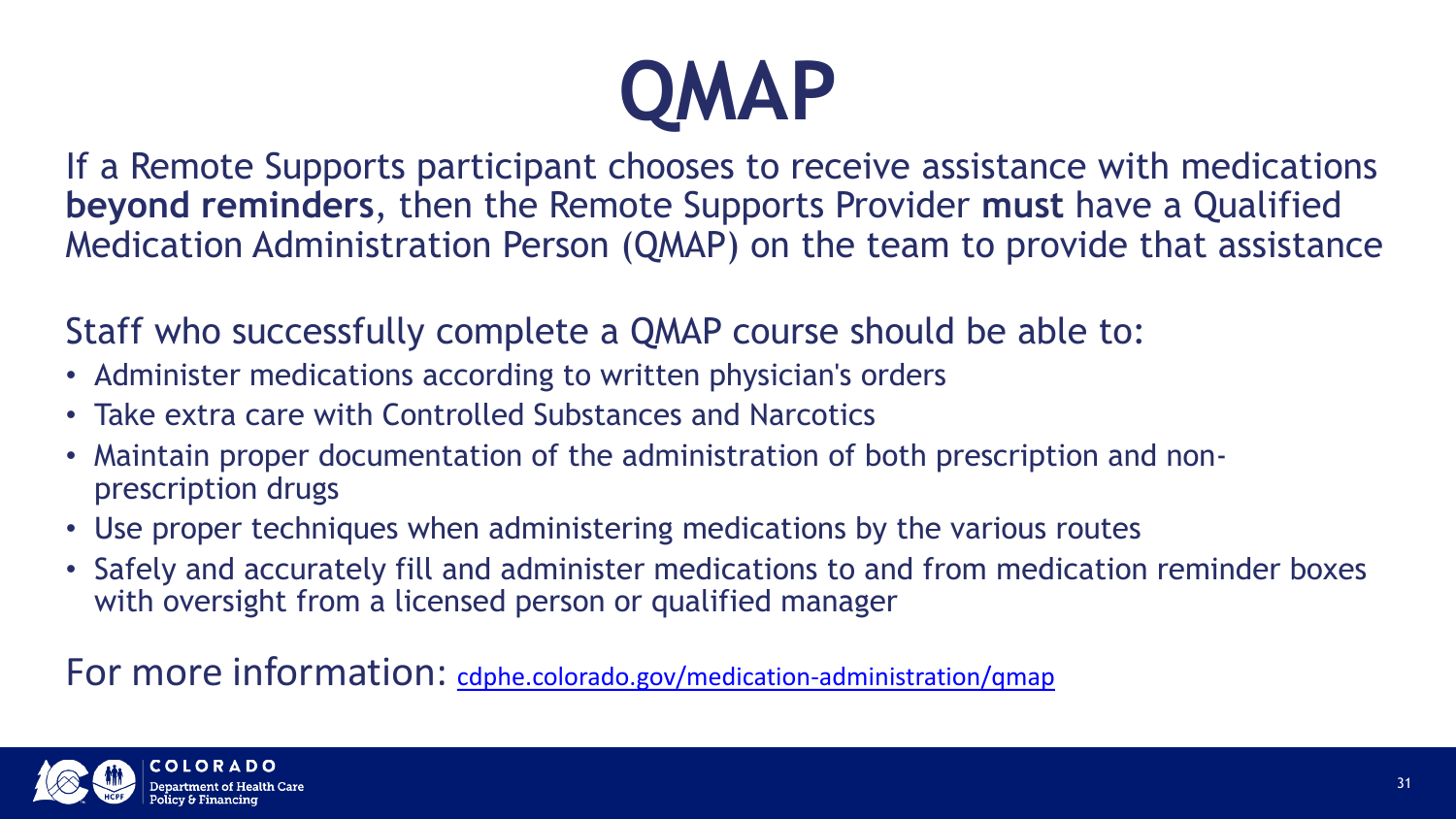# **Learning Checkpoint 3**

*Take a moment to review these checkpoint questions.* 

| Question                                                                                                                                                    | <b>True</b> | <b>False</b> |
|-------------------------------------------------------------------------------------------------------------------------------------------------------------|-------------|--------------|
| A Remote Supports provider that provides medication assistance<br>to residents beyond reminders must have a QMAP on the team<br>to provide that assistance. |             |              |
| The Remote Supports provider is required to have a contingency<br>plan on file to address what will happen if the technology fails.                         |             |              |
| A Remote Supports provider must be at least 16 years of age to<br>provide Remote Supports.                                                                  |             |              |
| Remote Supports provider agencies are required to keep a log of<br>complaints and Critical Incidents.                                                       |             |              |

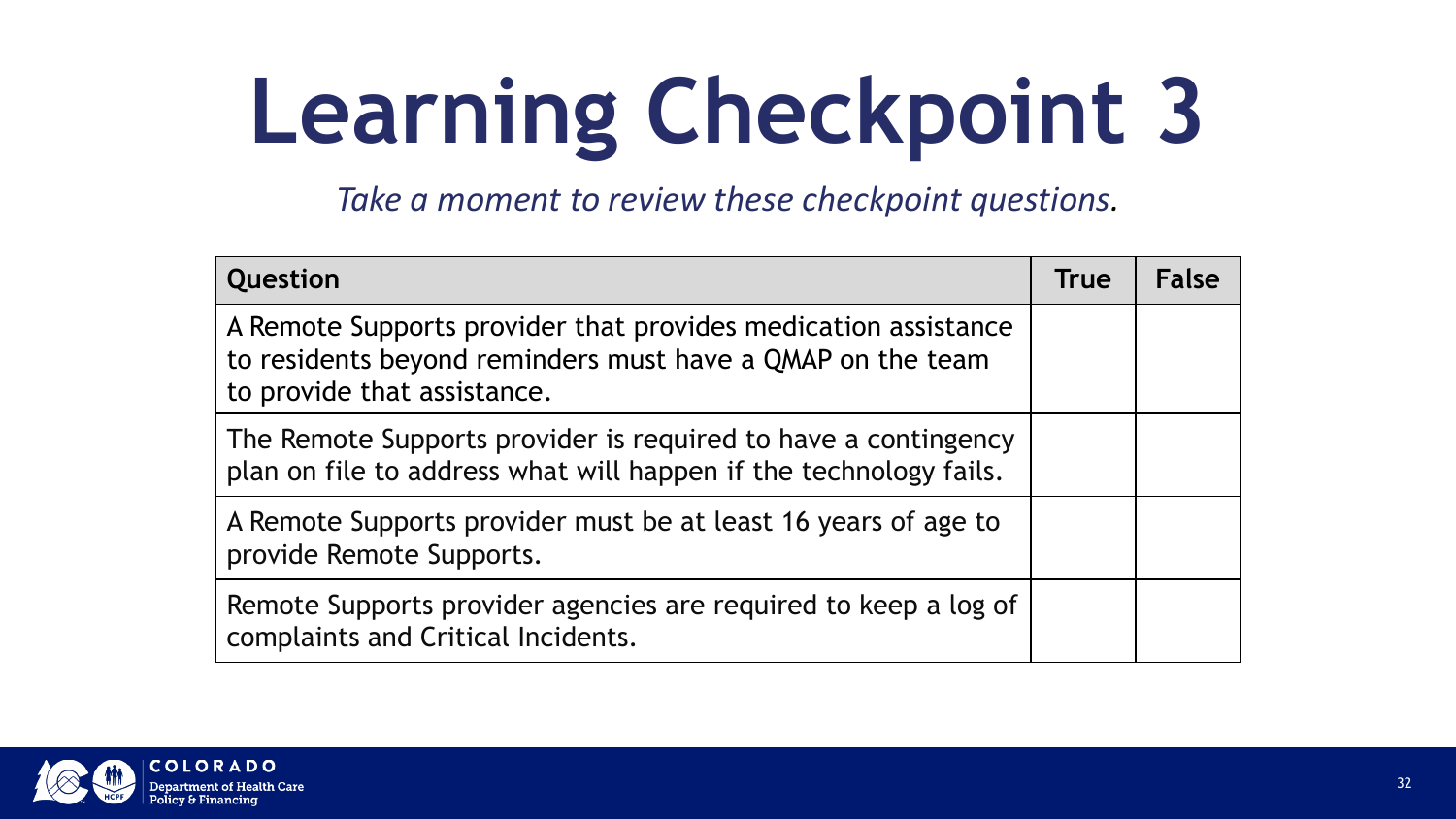# **Learning Checkpoint 3**

#### *Answers*

| <b>Question / Clarification</b>                                                                                                                                            | <b>True</b> | <b>False</b> |
|----------------------------------------------------------------------------------------------------------------------------------------------------------------------------|-------------|--------------|
| A Remote Supports provider that provides medication assistance to<br>residents beyond reminders must have a QMAP on the team to provide<br>that assistance.<br><b>True</b> |             |              |
| The Remote Supports provider is required to have a contingency plan on<br>file to address what will happen if the technology fails.<br><b>True</b>                         |             |              |
| A Remote Supports provider must be at least 16 years of age to provide<br>Remote Supports.<br>False: Providers must be at least 18 years of age                            |             |              |
| Remote Supports provider agencies are required to keep a log of<br>complaints and Critical Incidents.<br><b>True</b>                                                       |             |              |

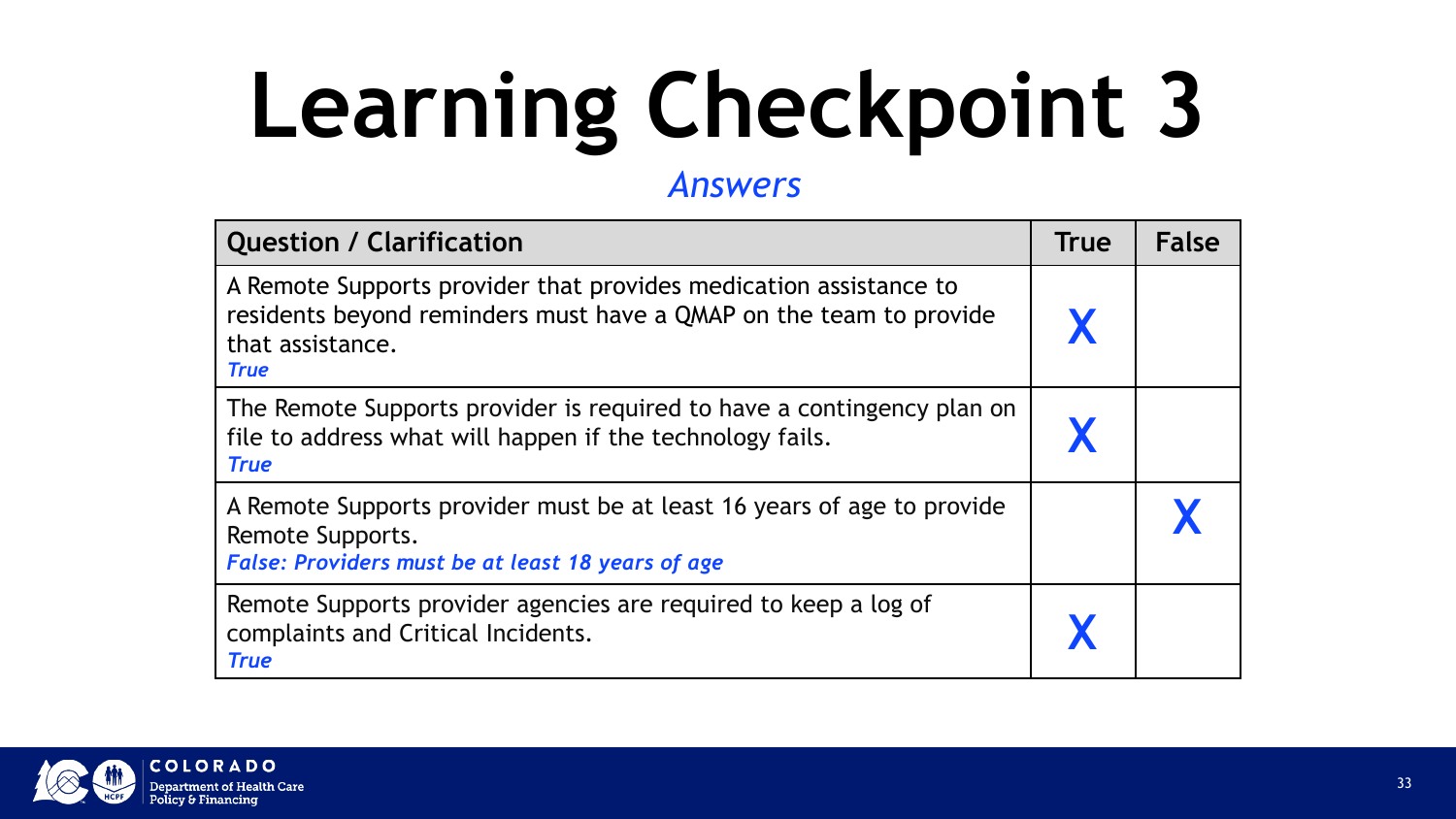## **Health First Colorado Billing Process**

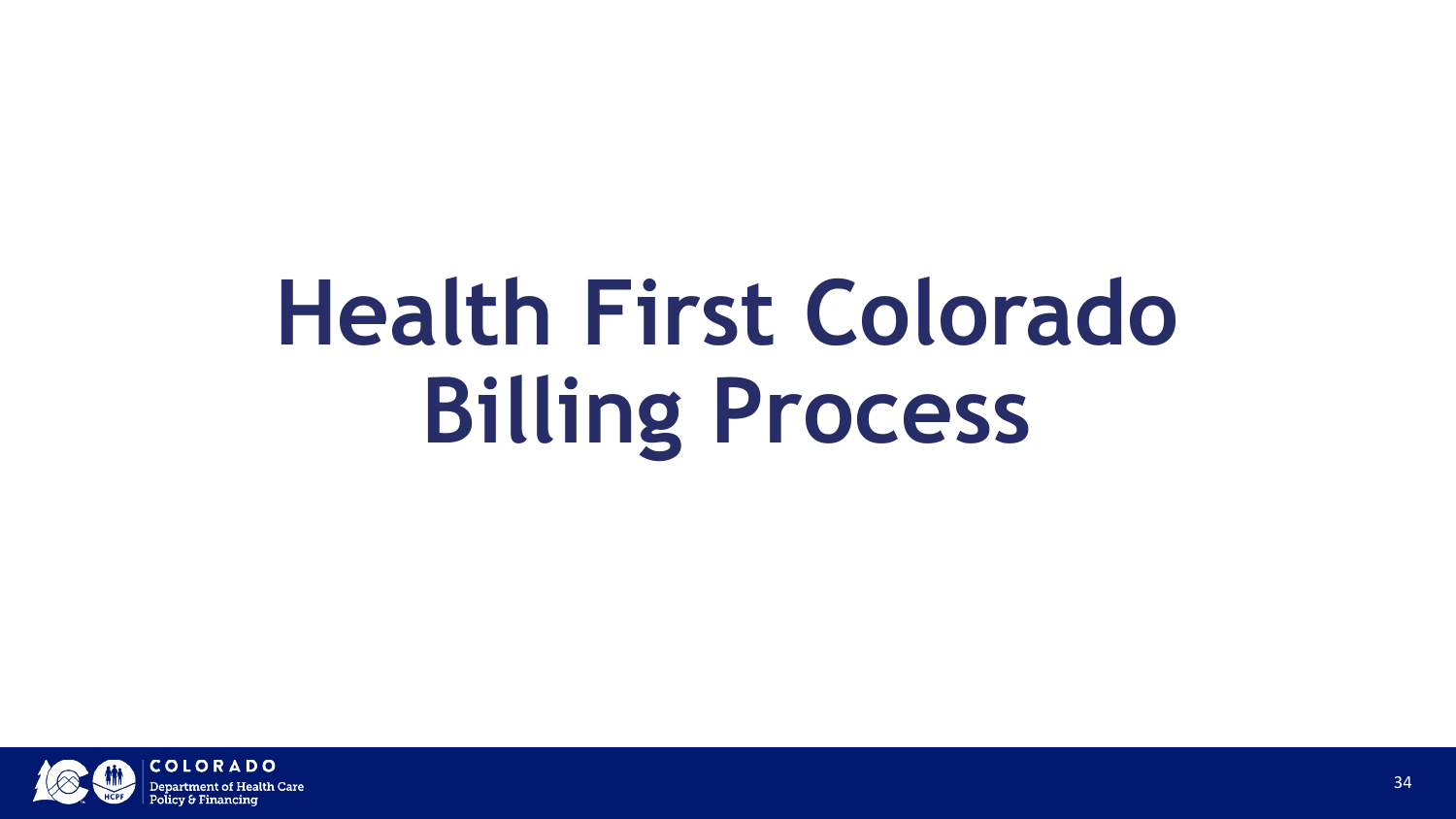### **Electronic Visit Verification (EVV)**

- All Remote Supports Providers will need to participate in Electronic Visit Verification (EVV).
- EVV means the use of technology, including mobile device, telephony, or web-based portal, to verify the required data elements related to the delivery of Health First Colorado [Services as mandated by the 21st Century Cures Act and](https://www.sos.state.co.us/CCR/GenerateRulePdf.do?ruleVersionId=9440&fileName=10%20CCR%202505-10%208.000) CCR 2505-10 Section 8.001.

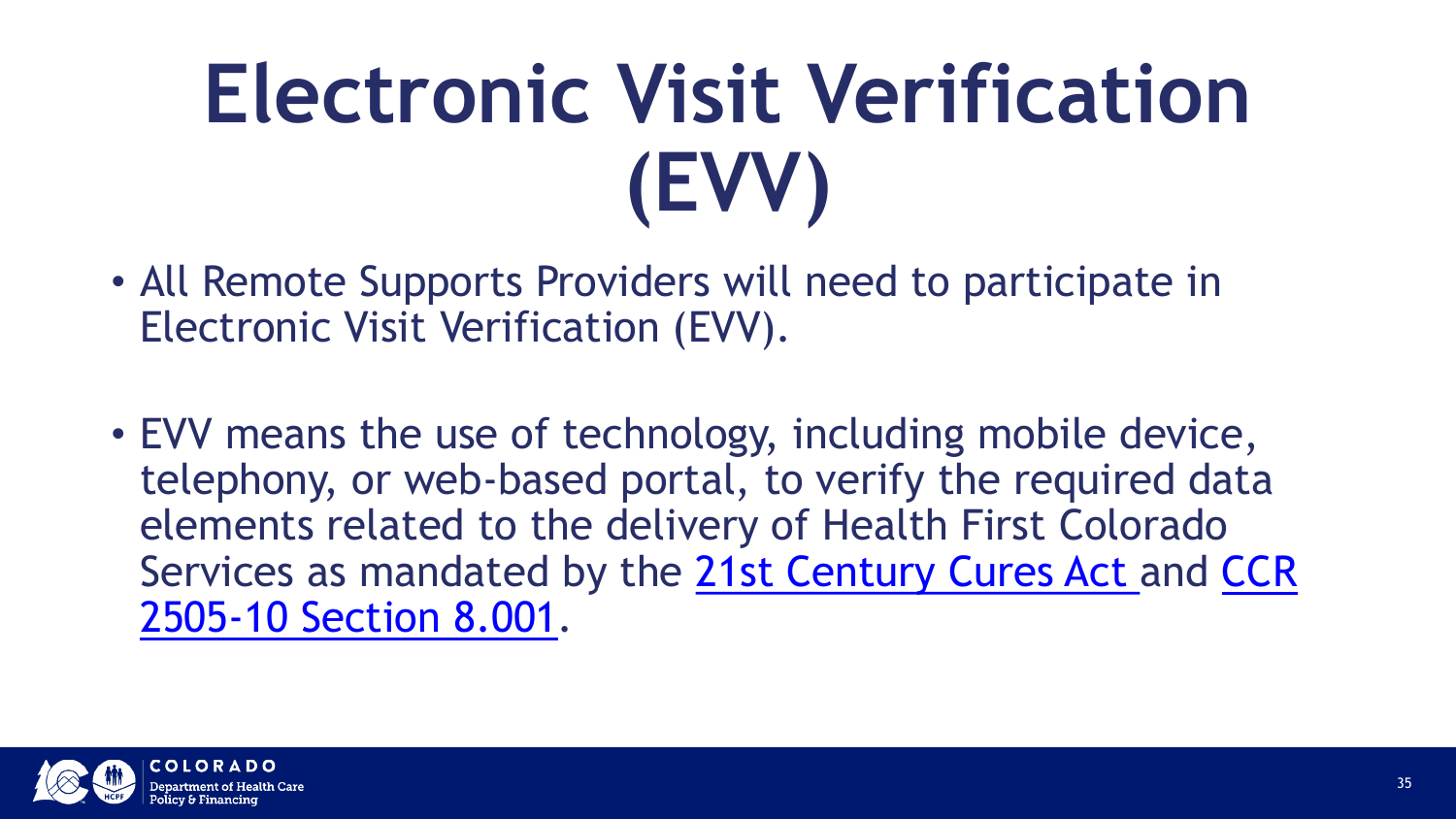### **Electronic Visit Verification (EVV)**

- Federal guidance requires Electronic Visit Verification (EVV) for HCBS Services that include an element of Personal Care Services.
- Colorado requires the use of EVV for several other services that are similar in nature and delivery to the federally mandated services, including Homemaker Services.
- More information about EVV can be found on the Electronic Visit Verification Program web page.

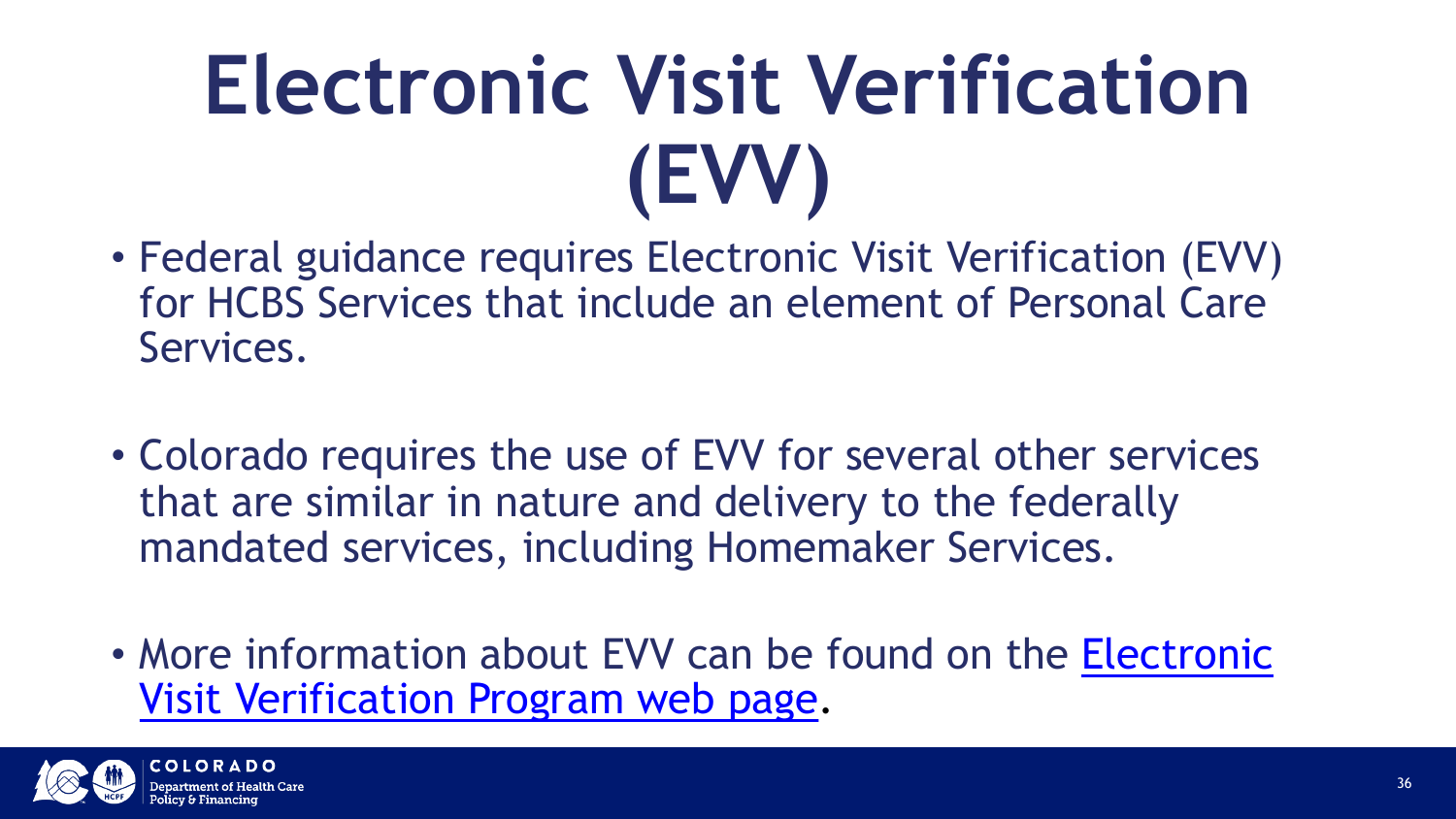#### **How to Submit Claims**

Once enrolled as a Medicaid provider and **after attending billing training,**\* Remote Supports providers can submit claims electronically through the [Provider Web Portal](https://colorado-hcp-portal.xco.dcs-usps.com/hcp/provider/Home/tabid/135/Default.aspx)

\* See Resources for more info

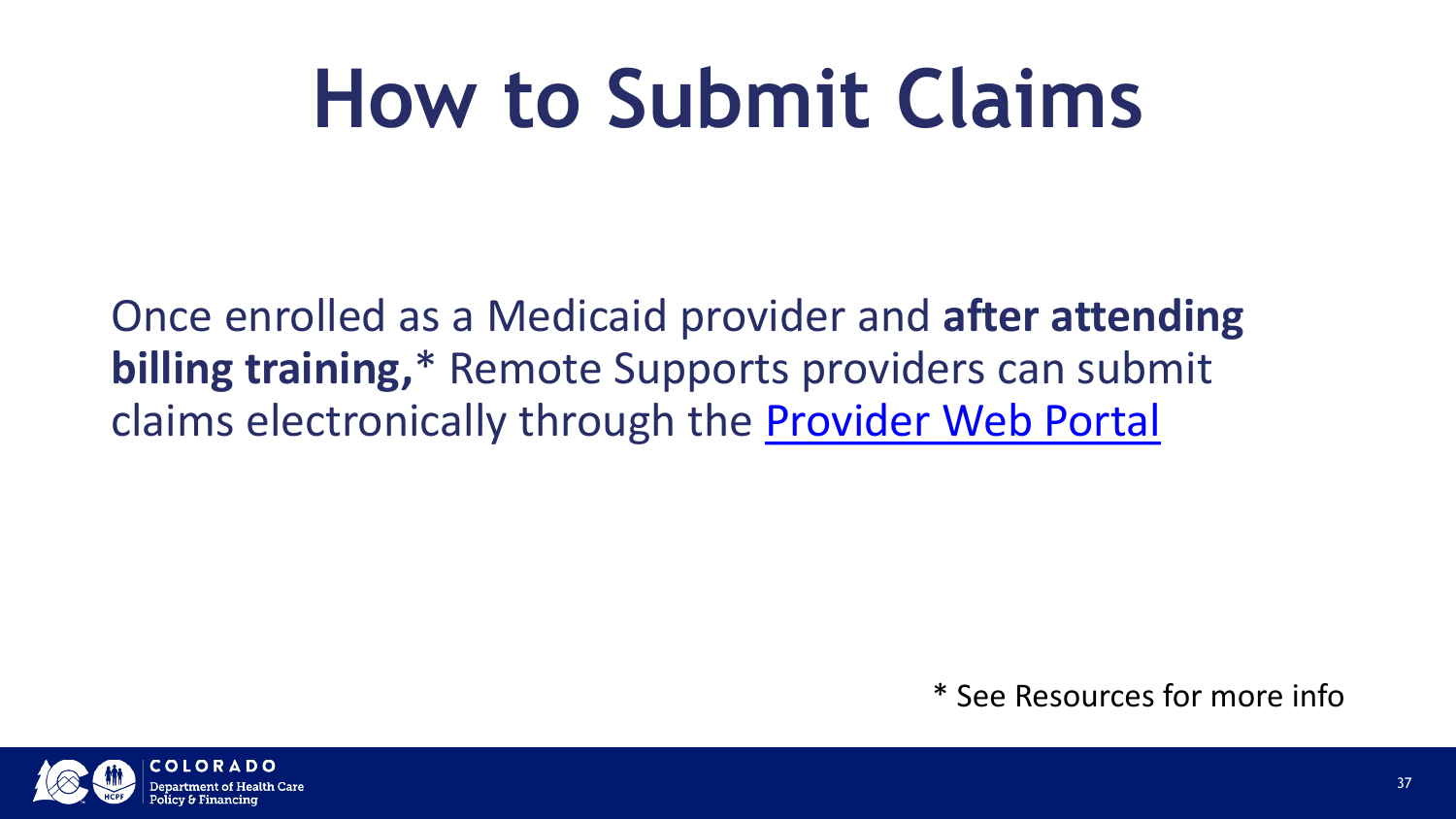## **Submitting Claims**

**Before submitting** a Medicaid claim, a Remote Supports Provider must obtain a **Prior Authorization Request** (PAR) from the Single Entry Point (SEP), Case Management Agency (CMA) or Community Centered Board (CCB), which authorizes services

Claims must be submitted **within 365 days** from the date of service

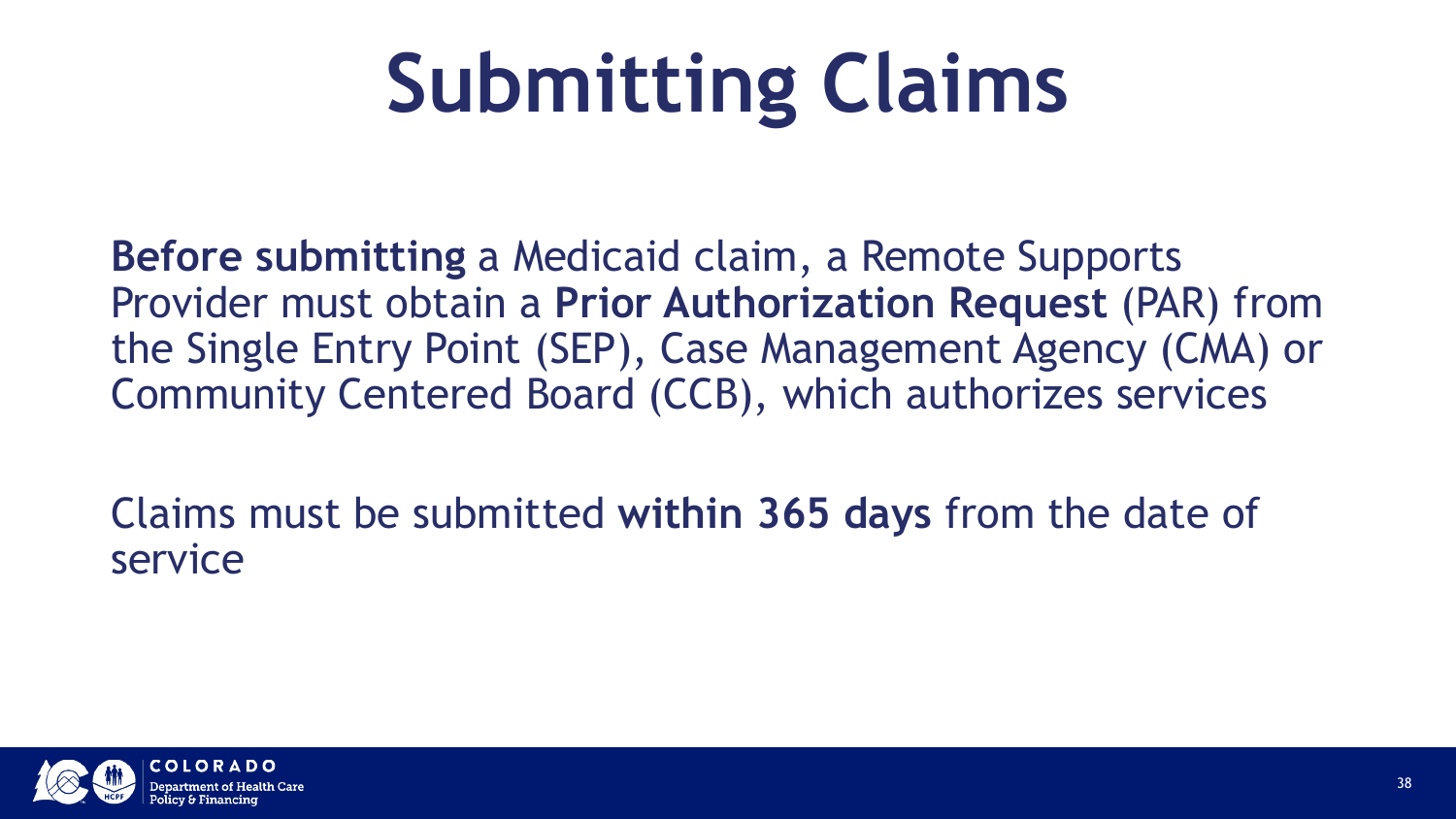#### **Prior Authorization**

Remote Supports is broken down into three sections for prior authorization based on the task/service being completed

- Personal Care tasks provided via Remote Supports will be added to the PAR under **Personal Care- Remote Supports**.
- Homemaker tasks provided via Remote Supports will be added to the PAR under **Homemaker- Remote Supports**.
- Any equipment used for the provision of Remote Supports will be added to the PAR under PERS – **Remote Supports Technology**

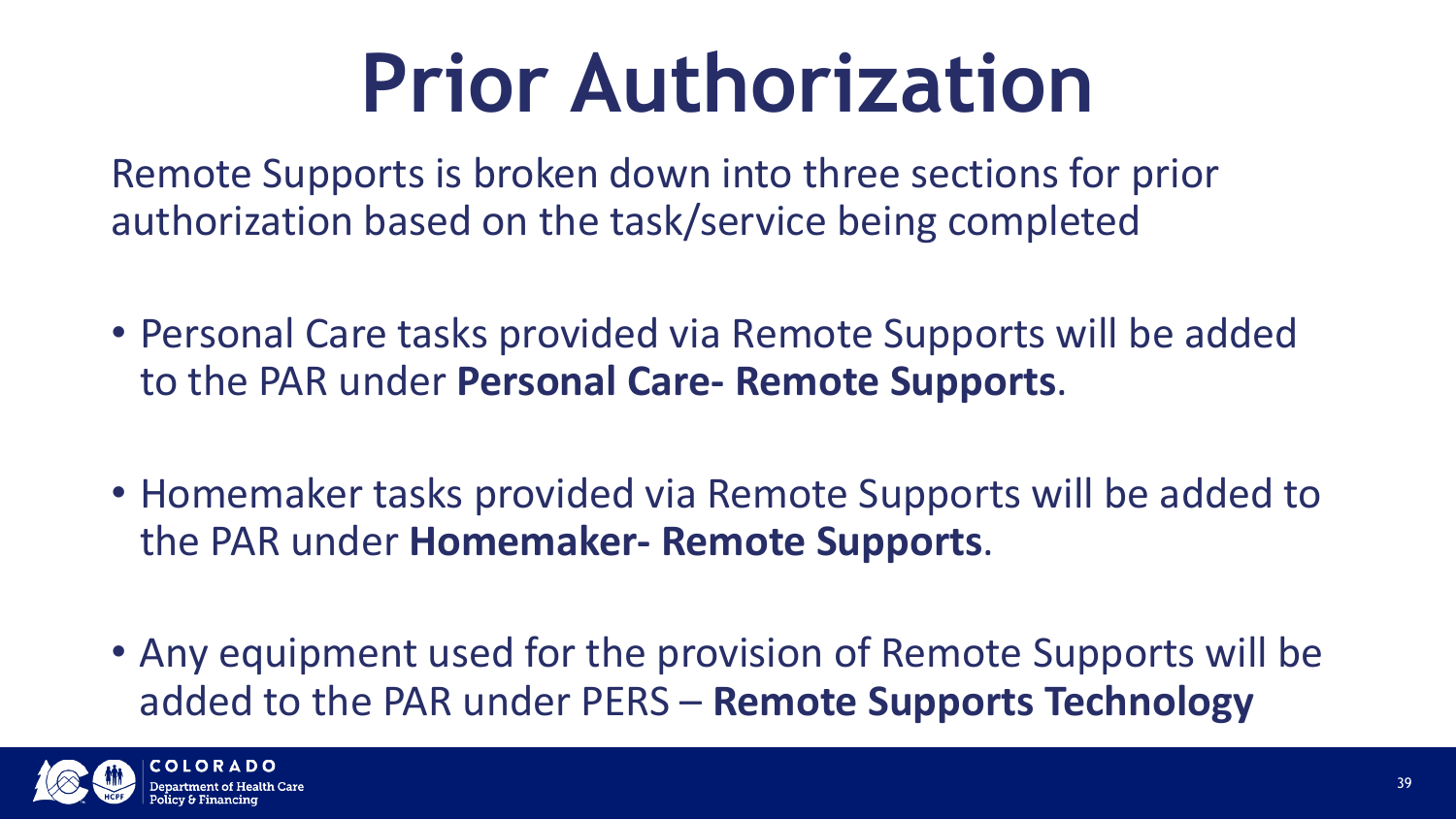#### **Reimbursement**

Personal Care - Remote Supports = **15minites/Unit**

Homemaker - Remote Supports = **15minites/Unit**

PERS – Remote Supports Technology = **\$1/Unit**

View current rates at: [hcpf.colorado.gov/provider-rates-fee-schedule](https://hcpf.colorado.gov/provider-rates-fee-schedule)

Billing Manuals can be found at: [hcpf.colorado.gov/billing-manuals](https://hcpf.colorado.gov/billing-manuals)

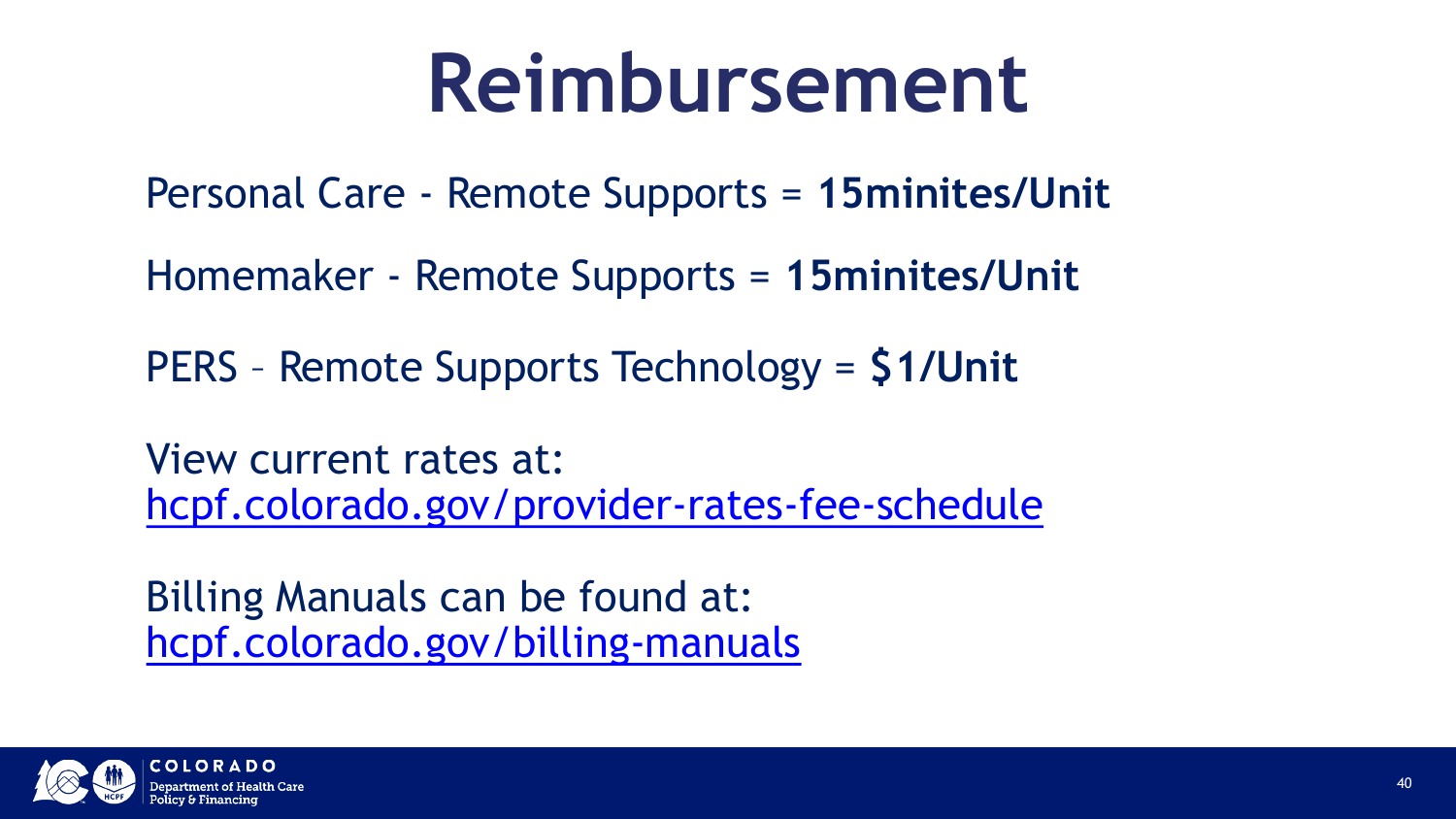#### **Non-billable Services**

A Remote Supports Provider cannot bill for services while the resident is in a hospital or Nursing Facility.

A Remote Supports Provider cannot bill for services that are duplicative during times when other HCBS waiver services are being provided (e.g., Personal Care, Homemaker, Job Coaching, Mentorship).

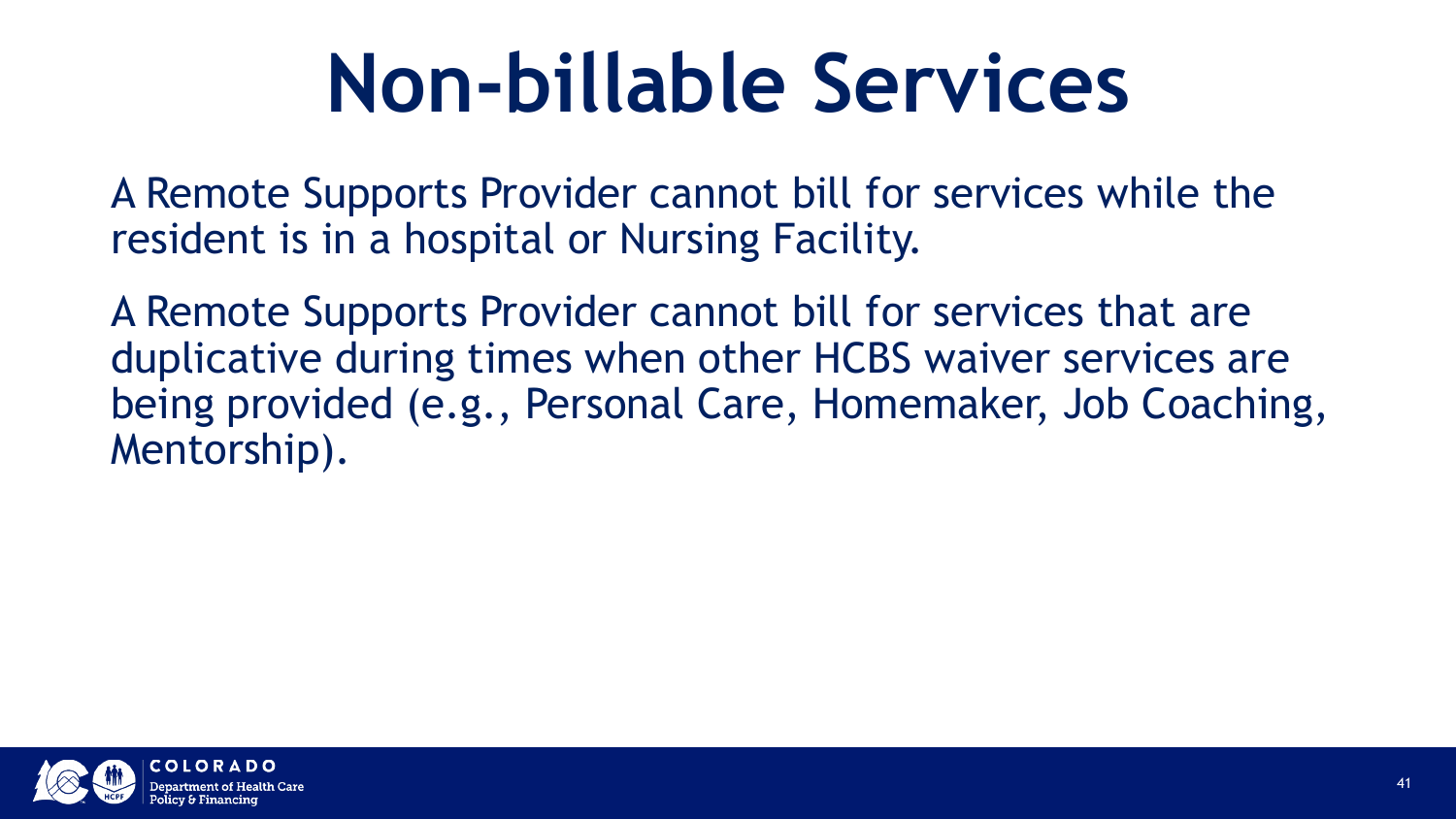### **Required Billing Training**

HCPF's fiscal agent provides in-depth billing training that Remote Supports Provider Agency Representative are **required to attend**

Class schedules can be found at:

[hcpf.colorado.gov/provider-training](https://hcpf.colorado.gov/provider-training)

HCBS Adult billing manuals [hcpf.colorado.gov/billing-manuals](https://hcpf.colorado.gov/billing-manuals)

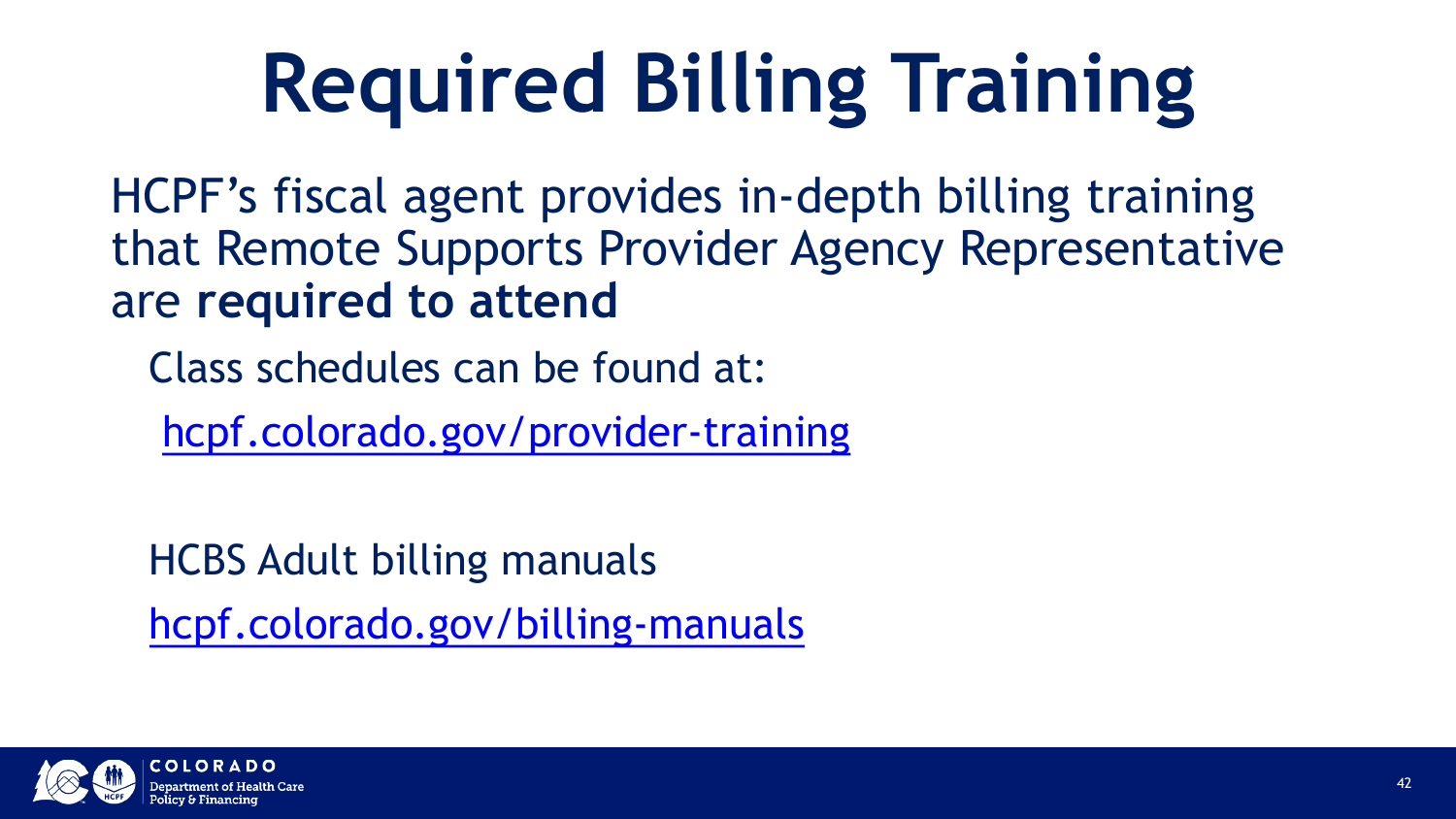#### **Learning Checkpoint 4**

*Take a moment to review these checkpoint questions.* 

| Question                                                                                          | <b>True</b> | <b>False</b> |
|---------------------------------------------------------------------------------------------------|-------------|--------------|
| Remote Supports Agency Representative does not have to attend<br>any training related to billing. |             |              |
| Remote Supports Providers cannot bill Medicaid if a participant is<br>in the hospital.            |             |              |
| If I have a question, there is always someone to ask.                                             |             |              |

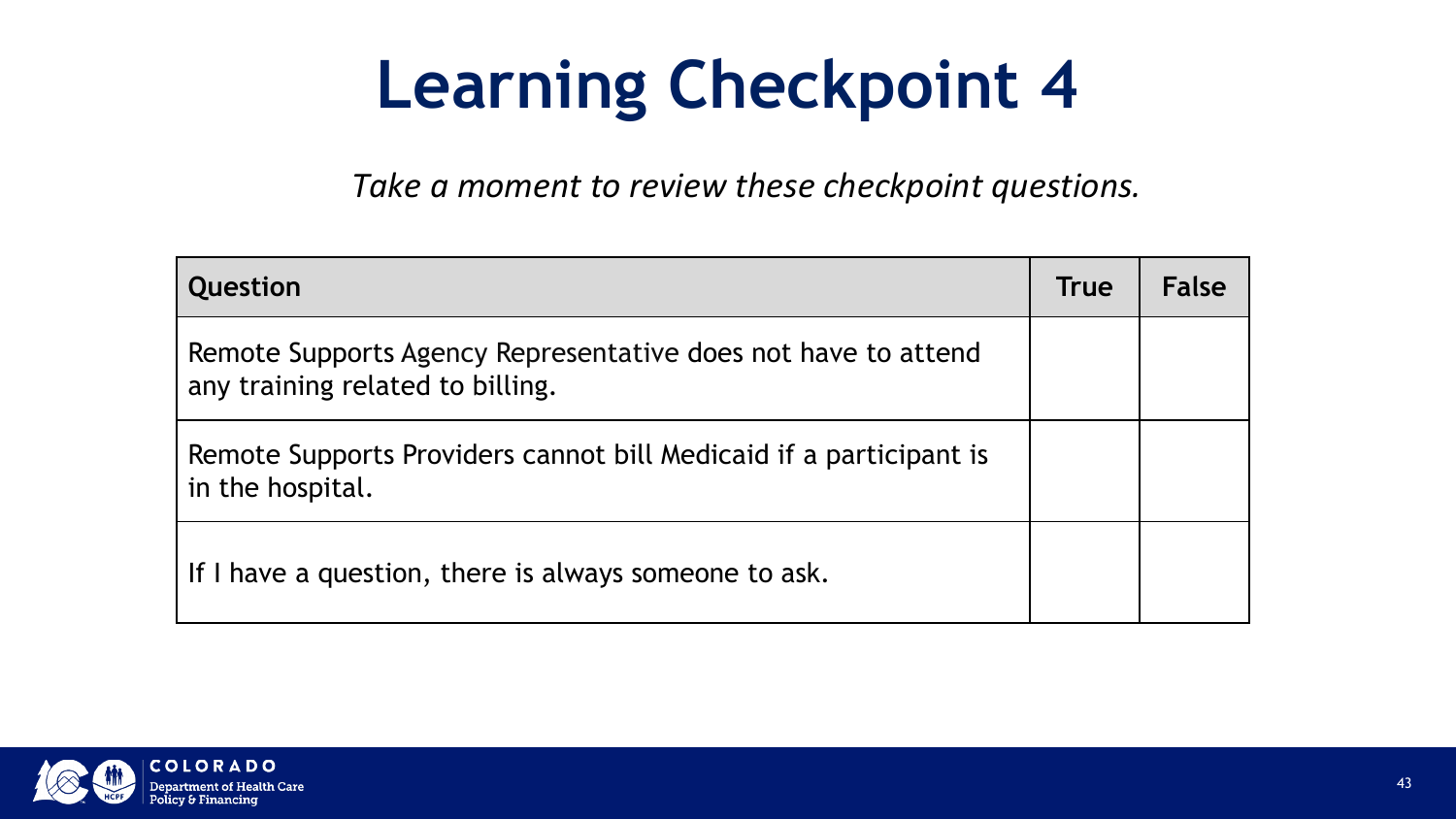#### **Learning Checkpoint 4**

#### *Answers*

| <b>Question / Clarification</b>                                                                                                                                                                                       | <b>True</b> | <b>False</b> |
|-----------------------------------------------------------------------------------------------------------------------------------------------------------------------------------------------------------------------|-------------|--------------|
| Remote Supports Agency Representative does not have to attend<br>any training related to billing.<br>False: Remote Supports Agency Representative are required to attend billing<br>training via HCPF's Fiscal Agent. |             |              |
| Remote Supports Providers cannot bill Medicaid if a participant is<br>in the hospital.<br>True: HCBS benefits cannot be billed during times when a participant is in the<br>hospital.                                 |             |              |
| If I have a question, there is always someone to ask.<br>True: See resources and glossary section for contact information for various<br>agencies.                                                                    |             |              |

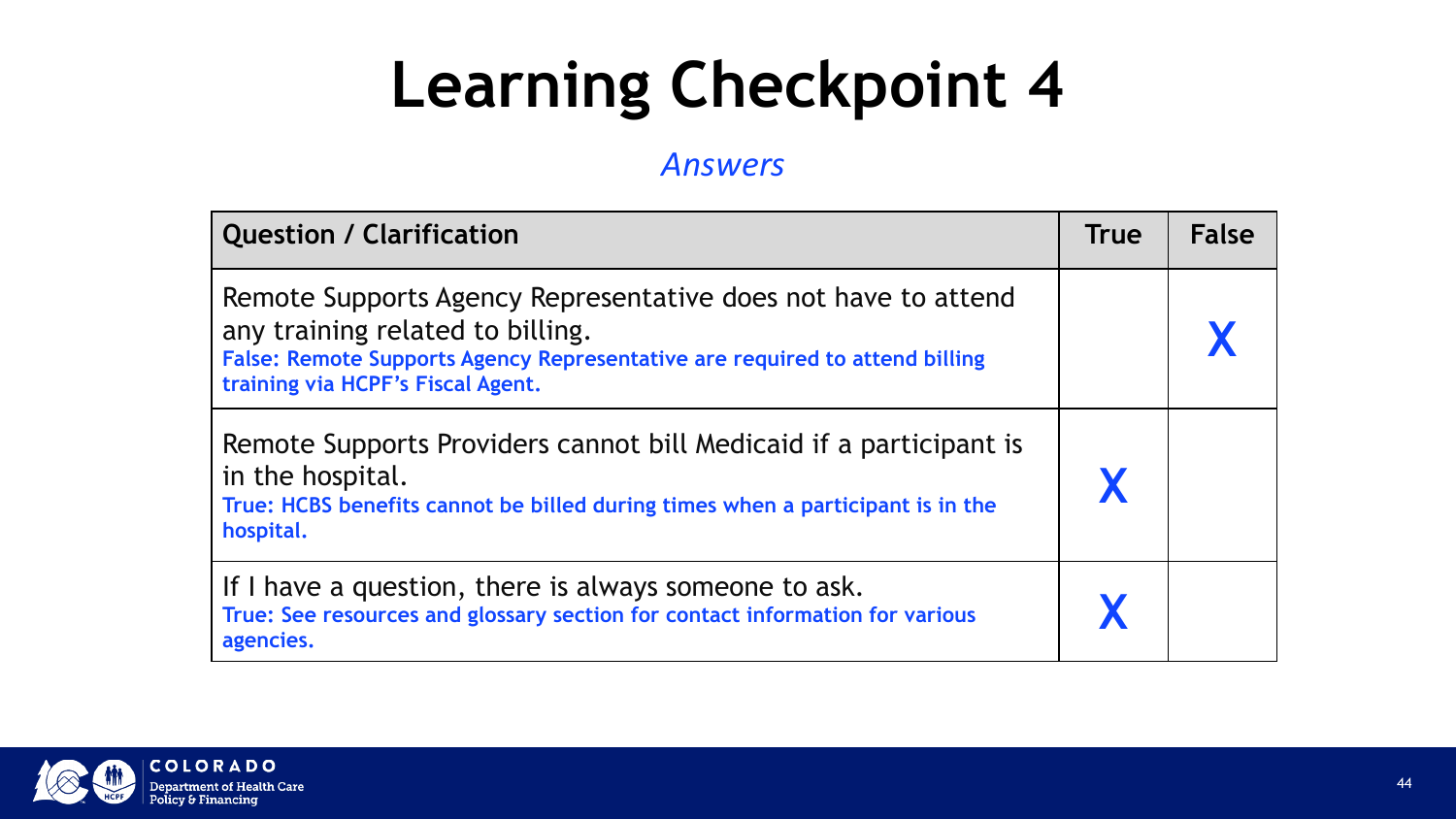## **Resources and Glossary**

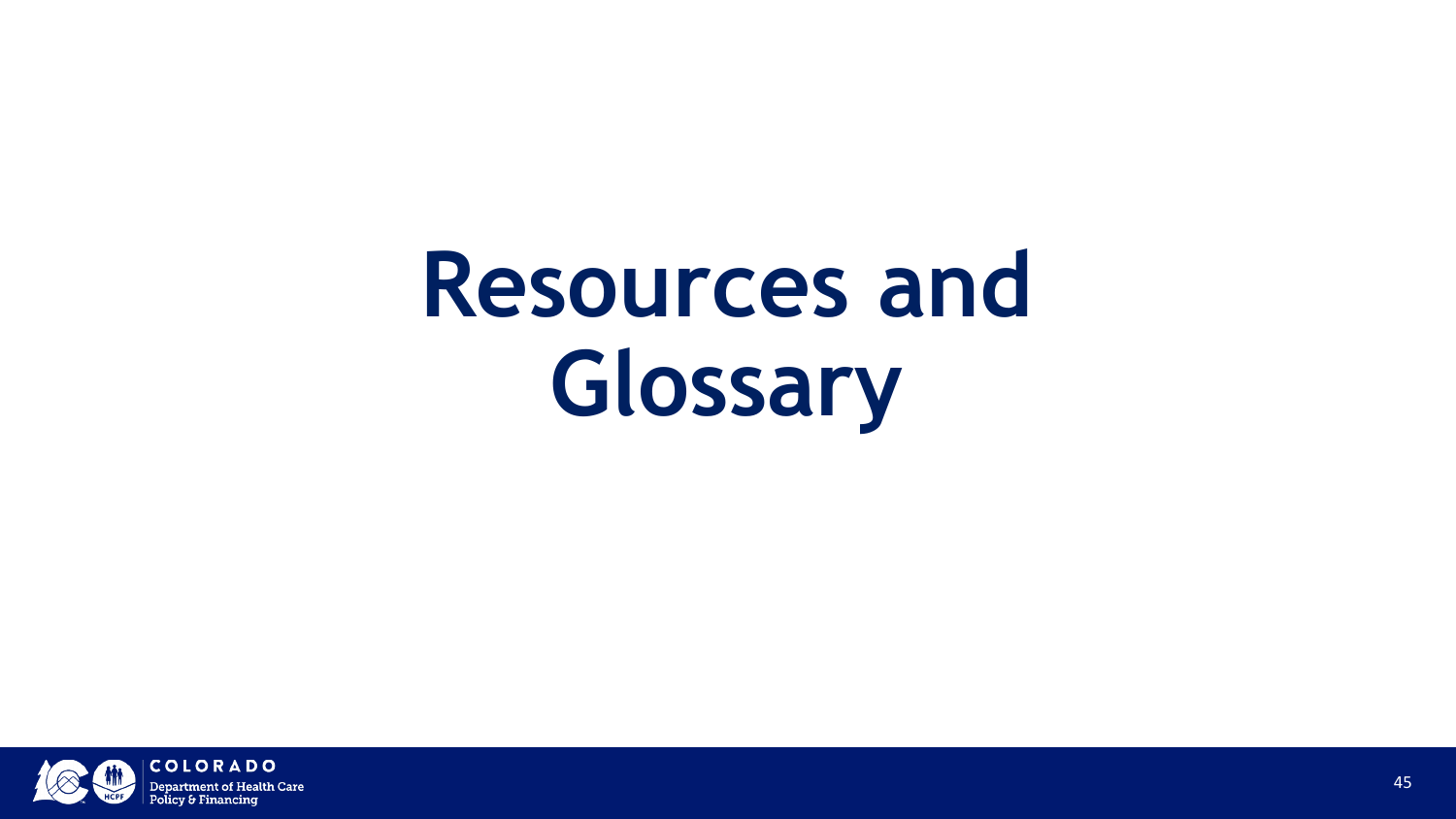#### **Resources**

#### **HCPF Provider Services:** [hcpf.colorado.gov/provider-services](https://hcpf.colorado.gov/provider-services)

• Resources you will find – Billing Manuals, FAQs, Enrollment Information, Training

#### **HCPF Resources for HCBS Providers website:**

[hcpf.colorado.gov/resources-hcbs-providers](https://hcpf.colorado.gov/resources-hcbs-providers)

#### To Download **Starting Health First Colorado Provider Enrollment Process**

- 1. Go to [hcpf.colorado.gov/provider-enrollment](https://hcpf.colorado.gov/provider-enrollment)
- 2. Review page for helpful information
- 3. Click on "Start Application"

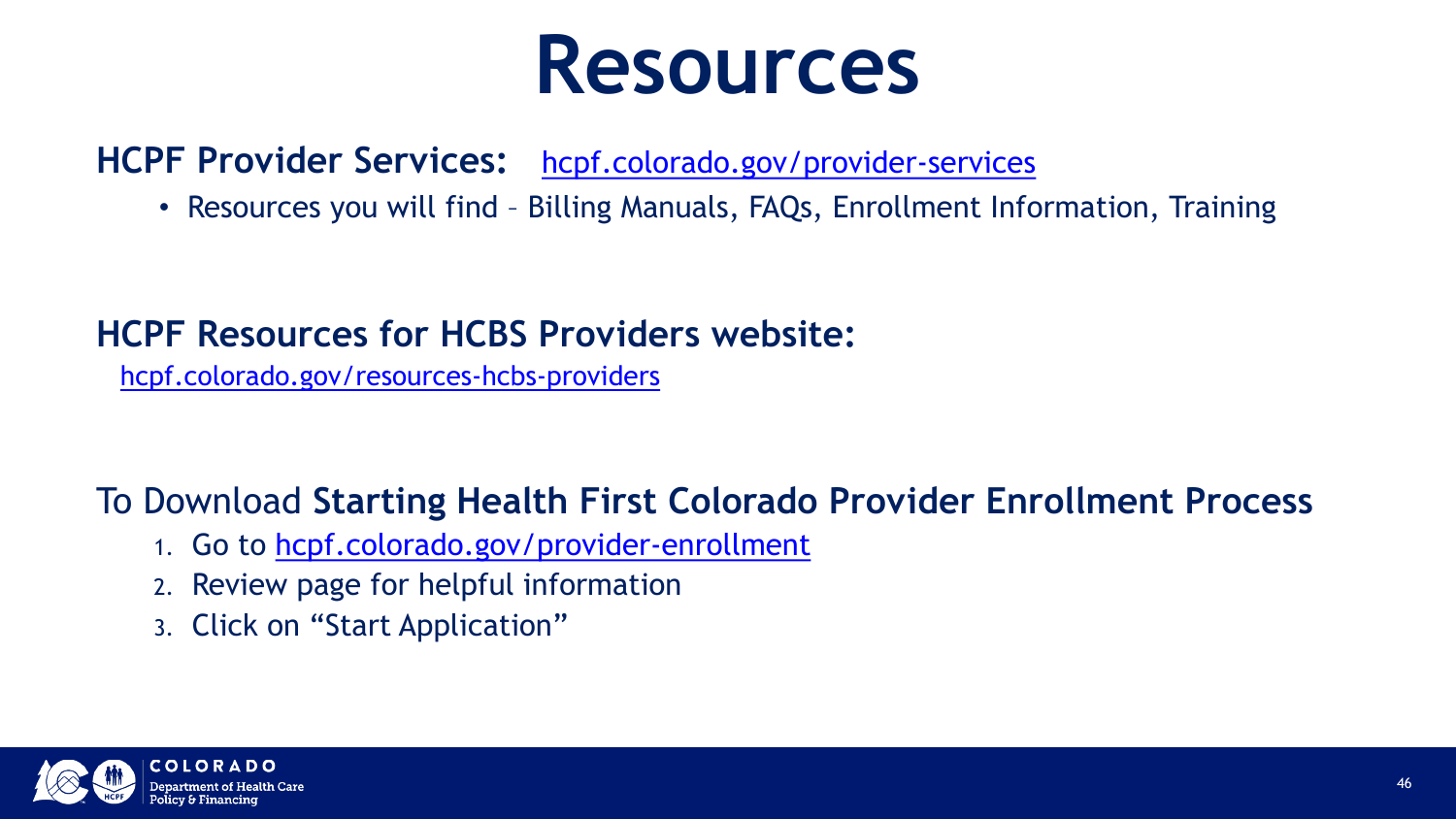#### **Resources**

Medicare, State Health Insurance Assistance Program (SHIP): [shiphelp.org](https://www.shiphelp.org/)

Colorado Community Centered Boards: [hcpf.colorado.gov/community-centered-boards](https://hcpf.colorado.gov/community-centered-boards)

Colorado Single Entry Point Agencies: [hcpf.colorado.gov/single-entry-point-agencies](https://hcpf.colorado.gov/single-entry-point-agencies)

Qualified Medication Administration Persons (QMAP): [cdphe.colorado.gov/medication-administration/qmap](https://cdphe.colorado.gov/medication-administration/qmap)

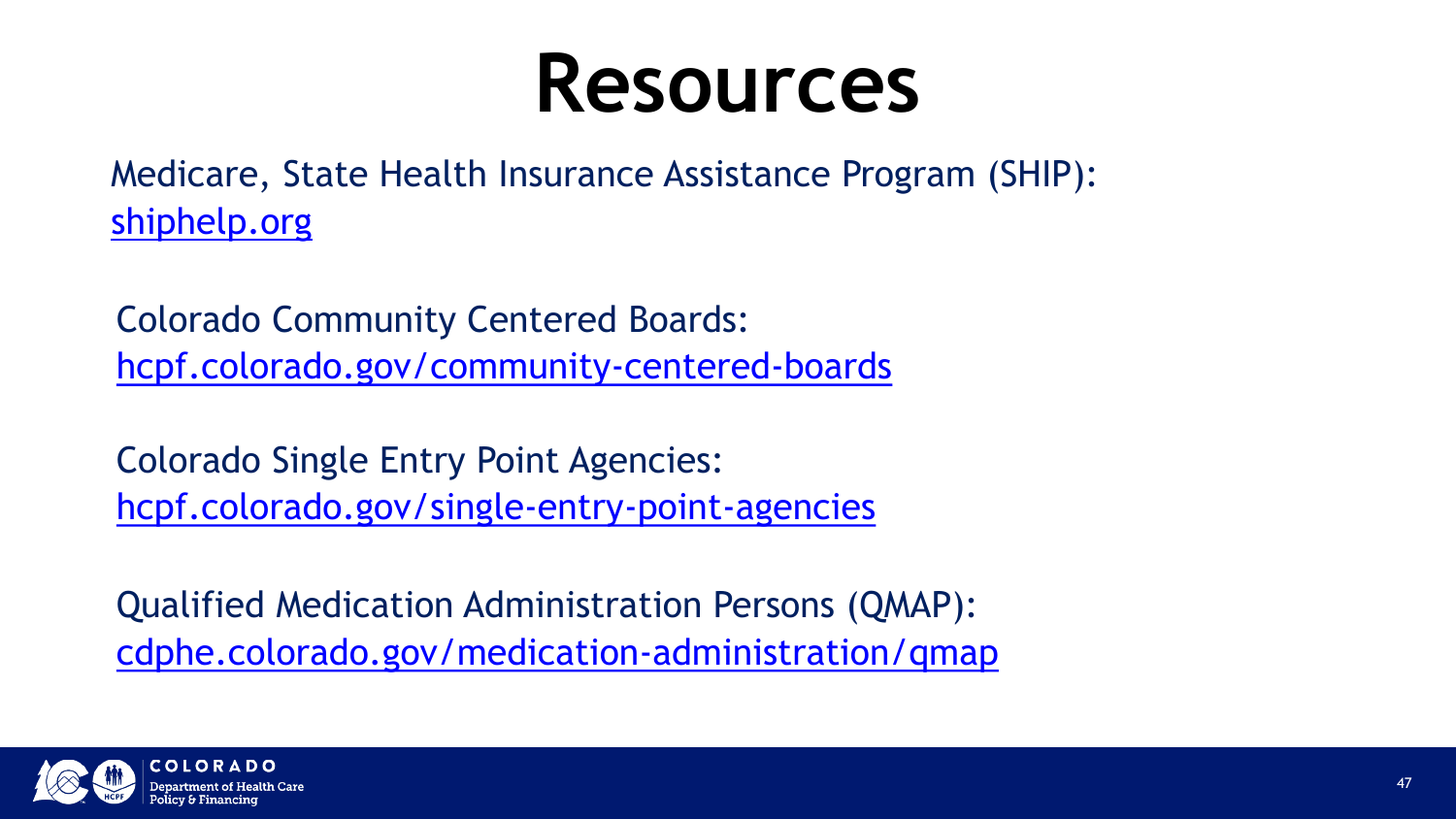#### **How to Find Remote Supports Medicaid Rules**

State laws that govern Remote Supports are called "Rules" CCR Title: 10 CCR 2505-10, Section 8.400 Medical Assistance Electronic Monitoring Rules: 8.488 ELECTRONIC MONITORING Remote Supports Rules: 8.488.50 REMOTE SUPPORTS

View full text of the [Remote Supports Medicaid Rule](https://www.sos.state.co.us/CCR/DisplayRule.do?action=ruleinfo&ruleId=2921&deptID=7&agencyID=69&deptName=2505,1305%20Department%20of%20Health%20Care%20Policy%20and%20Financing&agencyName=2505%20Medical%20Services%20Board%20(Volume%208,%20Medical%20Assistance,%20Children%27s%20Health%20Plan)&seriesNum=10%20CCR%202505-10%208.400)

(Click on the current version link to view official version of rule on the Secretary of State's website)

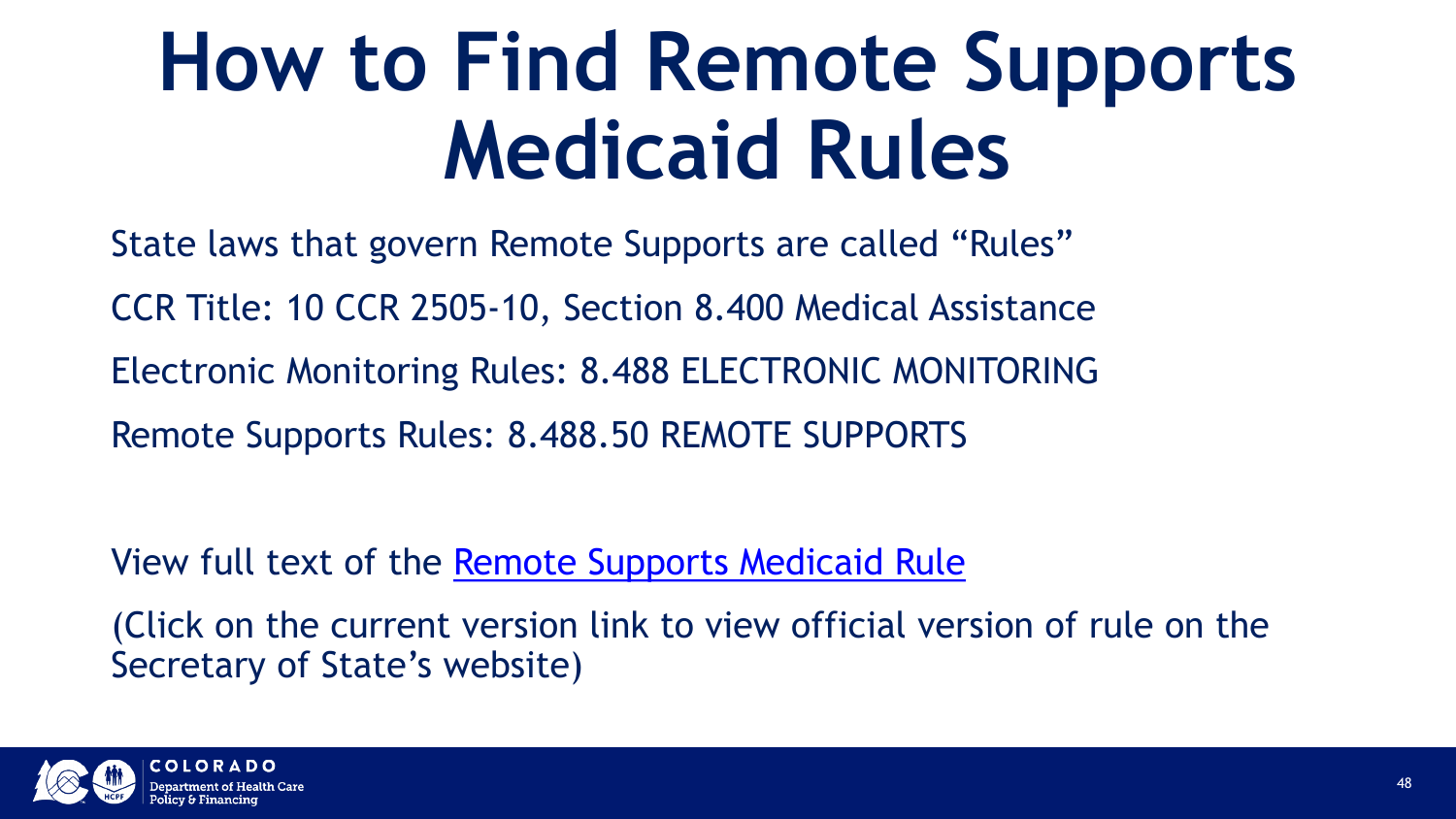### **Glossary**

#### **Case Managers**

Work at SEP agencies and help determine which programs an individual may be eligible for; facilitate care planning; and communicate regularly with participants to ensure needs are met.

#### **Community Centered Board**

Provide Case Management Services including intake, eligibility determination, service plan development, arrangement for services, delivery of services, service and support coordination, monitoring, any safeguards necessary to prevent conflict of interest between case management and direct service provision, and termination and discharge from services

[Find the CCB in your Region](https://hcpf.colorado.gov/community-centered-boards)

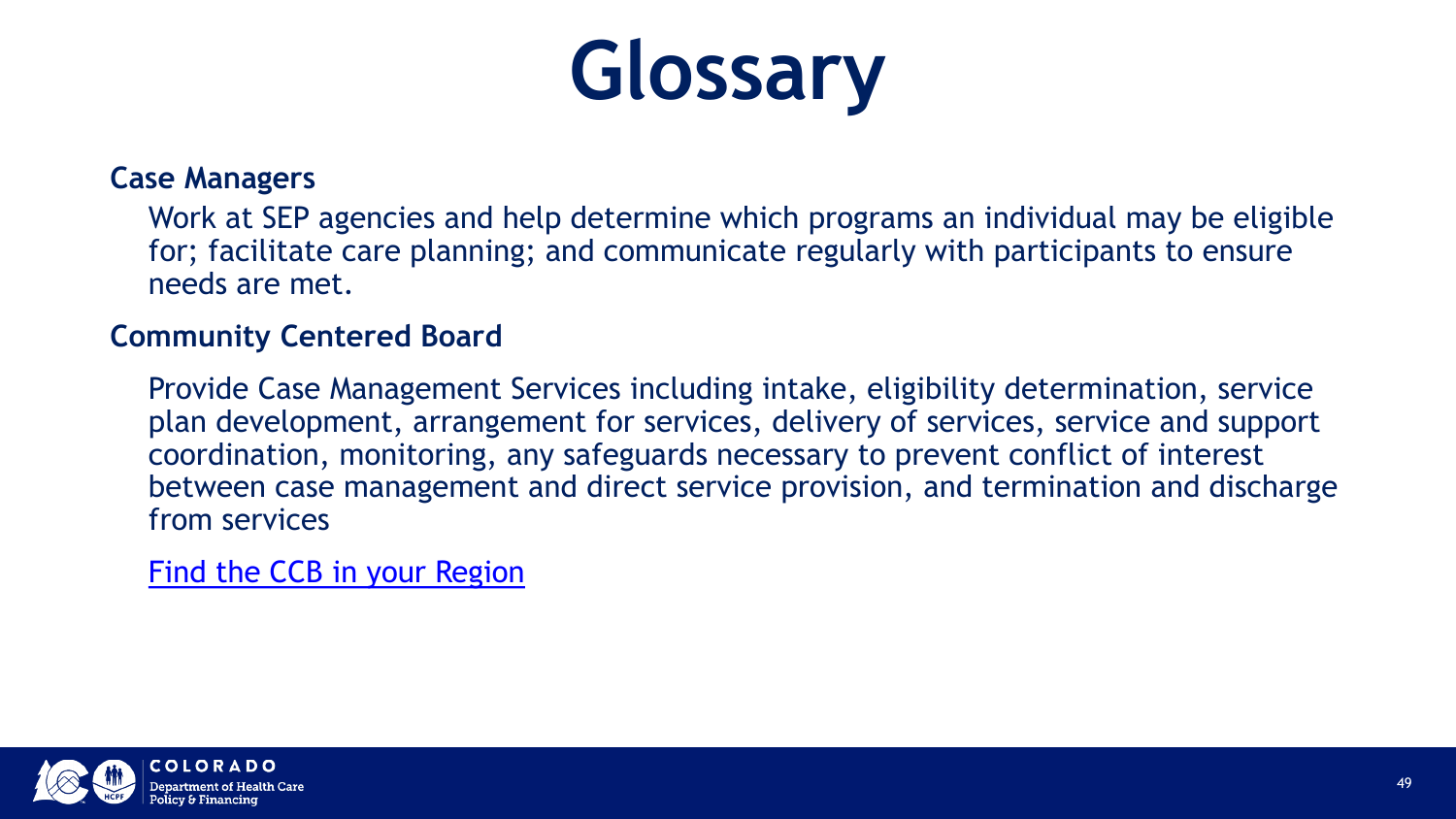#### **Glossary**

#### **HCPF**

Colorado Department of Health Care Policy and Financing

#### **Home and Community-Based Services (HCBS) Waivers**

Provide additional Medicaid benefits, including Remote Supports services, to specific populations who meet special eligibility criteria

#### **Long-Term Services and Supports (LTSS**)

Services and supports used by individuals of all ages with functional limitations and chronic illnesses who need assistance to perform routine daily activities

#### **Natural Supports**

Non-paid informal relationships that provide assistance and occur in the participant's everyday life including, but not limited to, community supports and relationships with family members, friends, co-workers, neighbors and acquaintances

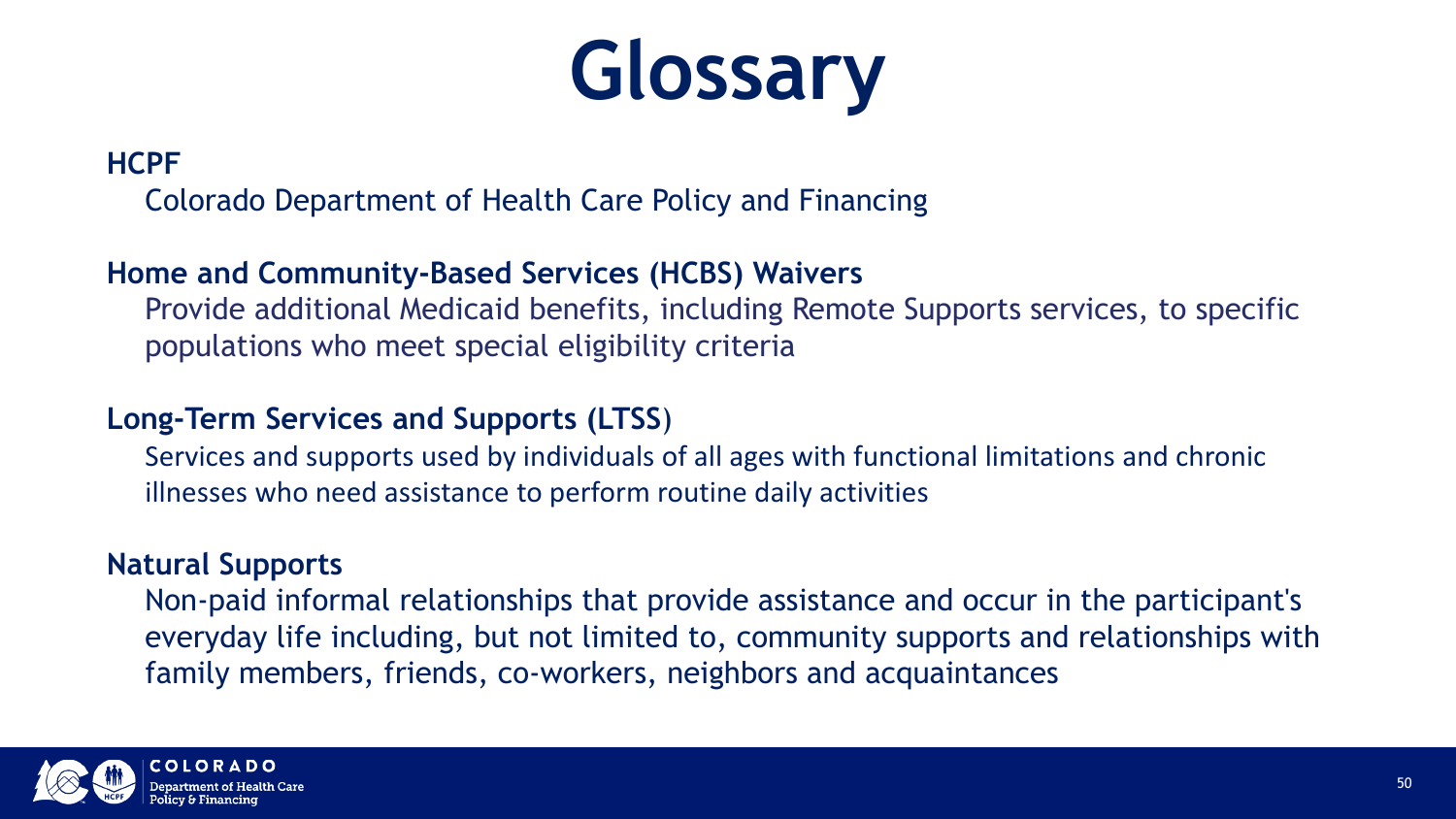#### **Glossary**

#### **Prior Authorization**

Approval for an item or service that is obtained in advance either from the Department, a State fiscal agent or the Case Management Agency

#### **Service Plan**

Written document that specifies identified and needed services, to include Medicaid and non-Medicaid services regardless of funding source, to assist a participant to remain safely in the community and developed in accordance with the Department's rules

#### **SEP Agencies**

Single Entry Point agencies provide case management and care planning as well as providing referrals to other resources [Find a SEP in your region](https://www.colorado.gov/pacific/hcpf/single-entry-point-agencies)

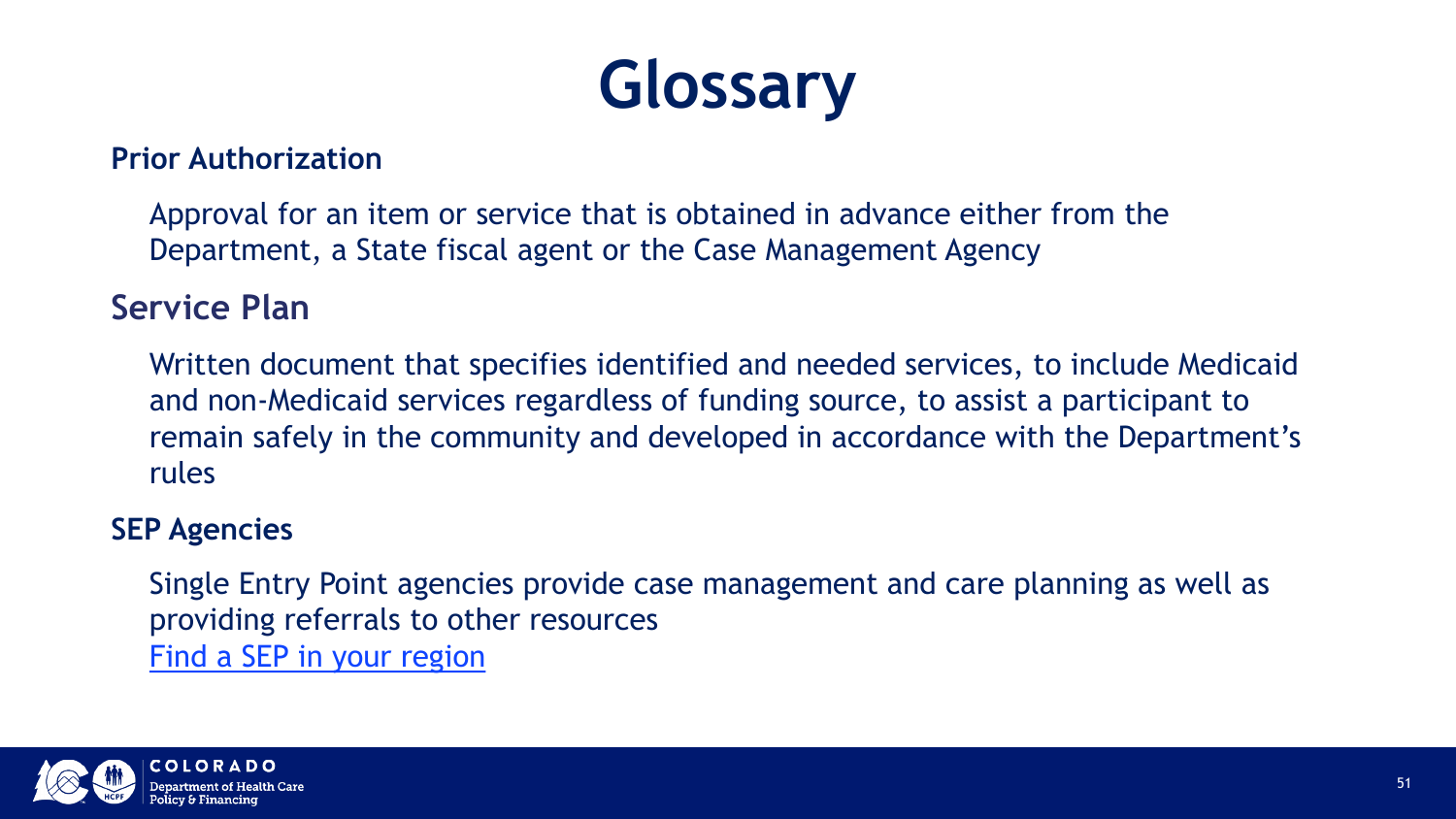

#### *Remote Supports Provider Training Certificate of Completion*

Print Name of Remote Supports Provider Agency

Print Address of Remote Supports Provider Agency

Print Agency Representative Name Agency Representative

Today's Date

*By signing and submitting this page, you confirm that you have read and understand the preceding Remote Supports Provider Training material provided by the Department of Health Care Policy and Financing which is required to become a new Remote Supports Health First Colorado Provider*

Print, sign and scan this page of the presentation and attach it electronically to your Health First Colorado Provider Application in the Provider Portal

*This certificate must be kept on file as verification of this process*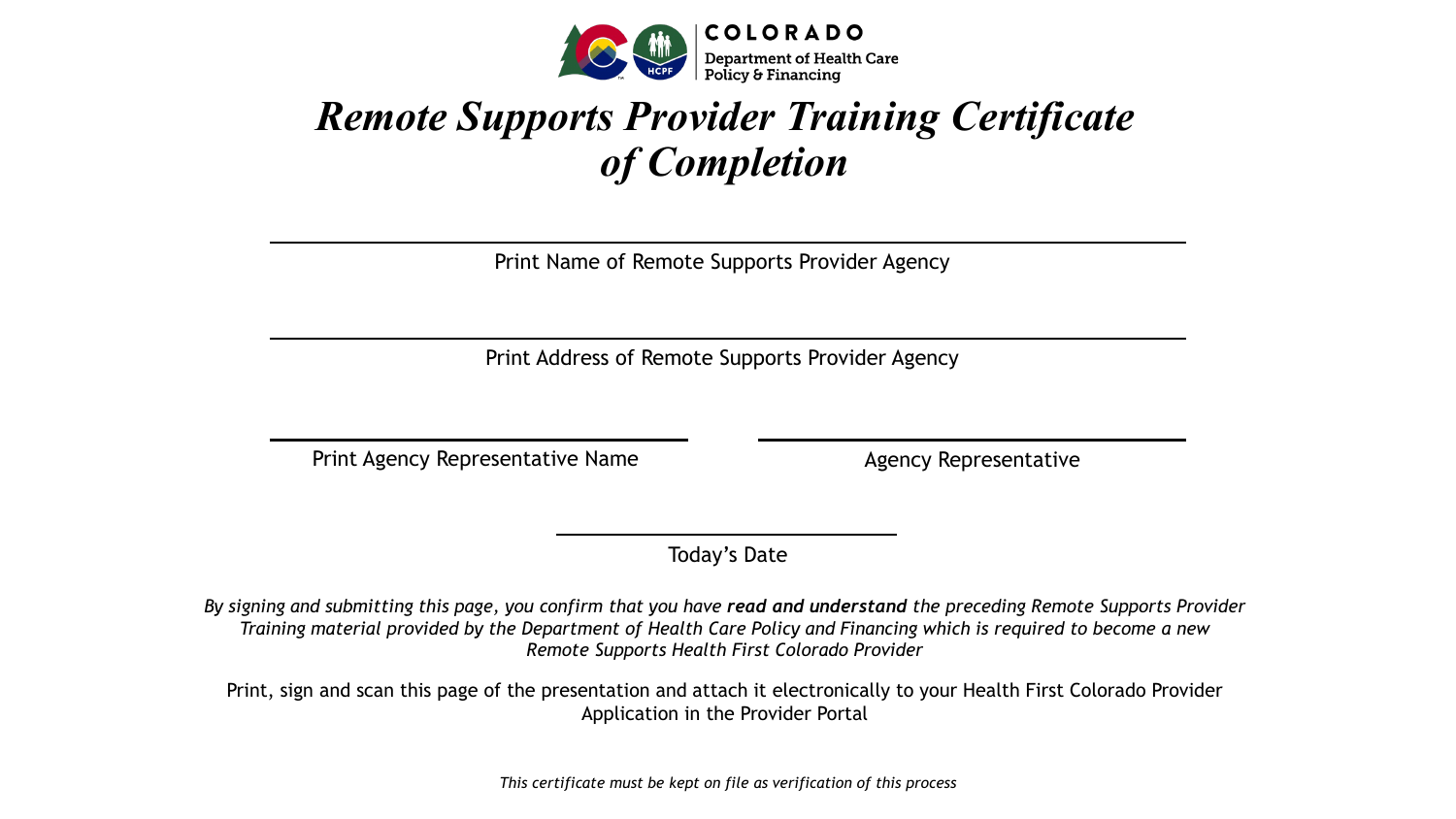#### **Thank You!**